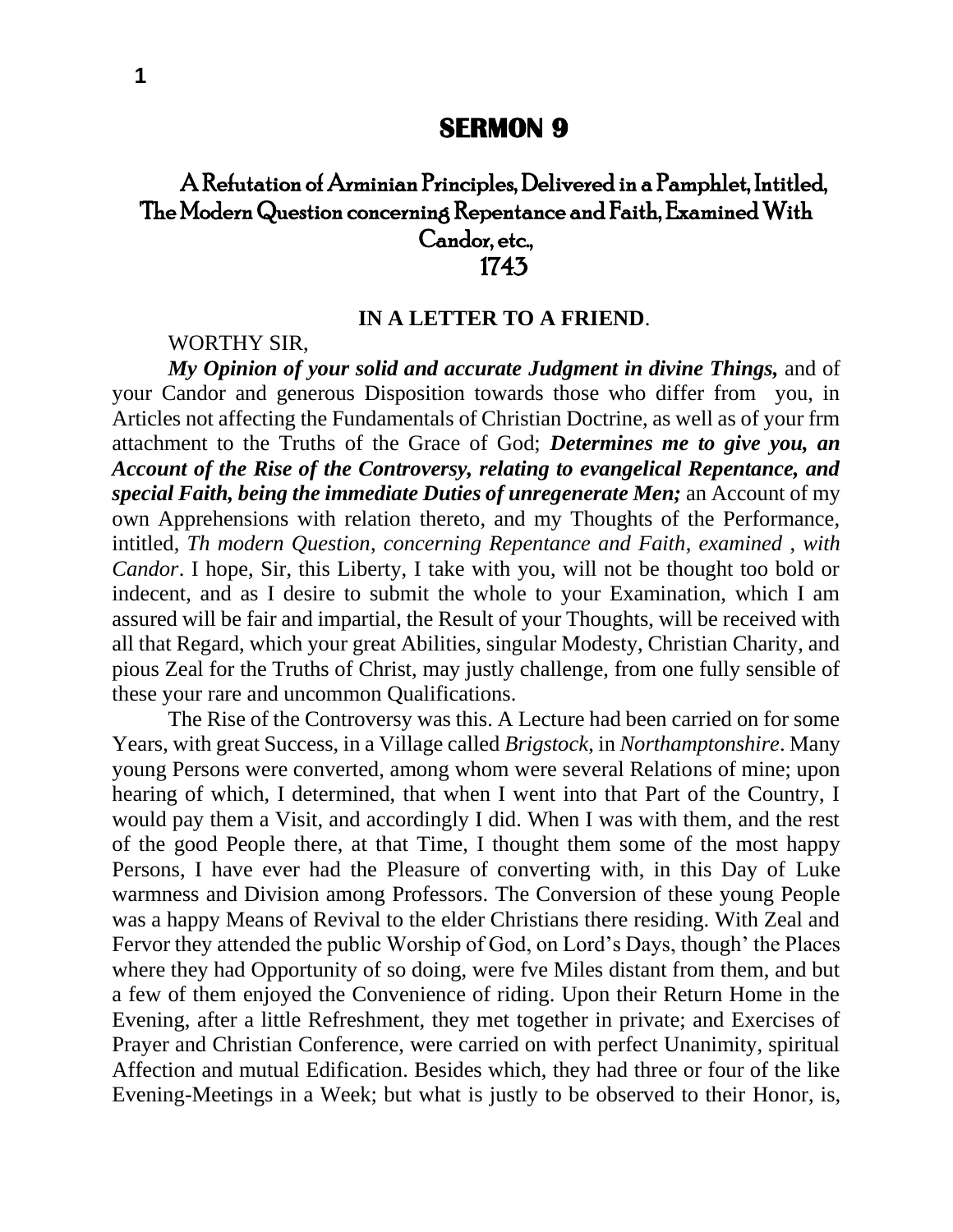they diligently attended their Business, and the Management of the Affairs of Life: So well was their pious Zeal tempered with Prudence, and honest Industry. — Would to God, That that Harmony, sincere Love, and holy Zeal, had flourished among them to this Day. But, alas, oh unhappy Change! Now there are Divisions, Contentions and animosities fomented, among that once very happy Number of Christians. The Occasion of which, in short, was this: Some of the worthy Persons concerned in carrying on the said Lecture, had different Apprehensions about the Manner of addressing Sinners, with Relation to evangelical Repentance, and special Faith in Christ: I say about the Manner of it, for with Respect to the Necessity, Nature, Object, Author, and the genuine Effects of Faith, as far as I am able to learn, they were fully agreed. Some of the Lecturers were of Opinion, that special Faith is the immediate Duty of unregenerate Persons, who hear the Gospel. Others of them, apprehended, that unregenerate Persons are not bound to exercise this special Faith in Christ. But were fully convinced of, and constantly asserted and inculcated, the Necessity of Faith in Christ, and were not wanting in the Explanation of its Nature, and proper Fruits. This Matter was at length controverted by the Pen, between two of the Lecturers, not without too much Heat on one Side, and a great many very ill and dangerous Consequences, were affirmed to follow the latter Opinion. This caused a Dissension among those serious Christians, some taking one Side of the Question, and some the other. At length, the Opposition rose to such a Height, in those who took the Affirmative Side In this Debate, that they formed a Resolution to set up another Lecture, in which Antinomian Principles were to be exposed, and this Opinion particularly. This Design was put into Execution; another Lecture was opened by Dr. *Doddridge*, who is well known for his remarkable Candor of Temper, and Catholic Sentiments: Which was therefore, thought very strange by many, who had not, as yet observed, that but a small Mistake, in those Persons who steadfastly adhere to Principles, which have heretofore been esteemed the Doctrines of free Grace, in Opposition to *Arminianism*, raises the *keen* Resentment of Persons, of great Reputation for their extensive Charity and Catholicism: When large Advances towards general Grace and universal Redemption are highly applauded, by those very pacific Gentlemen.

That this Lecture was set up in Opposition to the former, Sir, you cannot doubt, when you are told, that it was proposed that the Gentlemen who carry it on, should come into the old Lecture, and take their proper Turns, with the former Lecturers, to the End that Peace, Unity and Love might be still preserved, which it was apprehended might very well subsist, notwithstanding this Difference in Judgment, with relation to that particular Point: But this amicable and friendly Proposal, was not agreed to by those on the Affirmative Part. A Person of your Penetration and Impartiality will soon discover; and as readily allow, on which Side Christian Love and Forbearance were attempted to be maintained.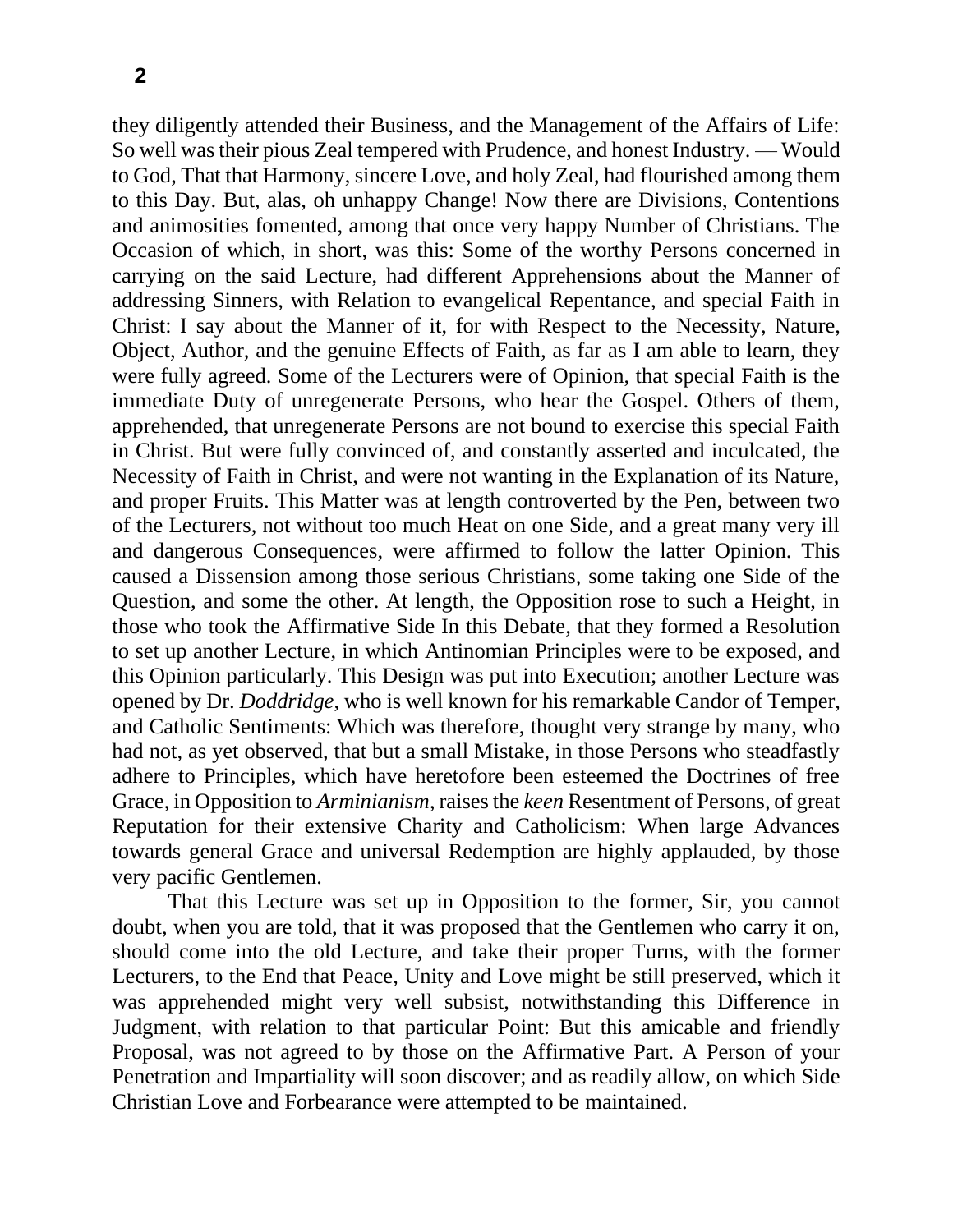**My Apprehensions, of the Point controverted, I shall very briefly lay before you, Sir, and submit them to your Enquiry and Censure.**

**I.** I apprehend, that *whatever* was, or would have been the Duty of Man, upon the Supposition of a Revelation, super-added to what he enjoyed in his Creation-State, is the Duty of Men in their fallen State, upon the said Supposition.

**II.** That Man in his perfect State was bound to love, reverence and adore God; and that Men in their lapsed State are obliged to these Acts, notwithstanding their present Want of Ability, in Consequence of the Fall.

**III.** That it was the Duty of Man in his primitive State, to believe the Truth and Importance of every Revelation, he should receive from God; and that it is the Duty of Men in their fallen State so to do.

**IV.** But with Respect to special Faith in Christ, it seems to me, that the Powers of Man in his perfect State were not ftted and disposed to that Act. My Reasons for this Thought are these: The Communication of such a Power to Man, in his primitive State, would have been in vain; for there was no Necessity, nor Use of believing in Christ: in that State; and I humbly conceive, that Man was not furnished with a Power, the Exertion of which was unnecessary, so long as he should remain in his perfect State.

**1.** Because God could not require Man, while in a perfect State, to put forth such an Act, as special Faith in Christ is. The Reason is evident, this Act necessarily supposes a Dependence on Christ for Salvation, as Creatures lost and miserable in ourselves; but 'till Man was fallen and become miserable, he could not exercise such a Trust in Christ, as a Redeemer. And therefore, if it is supposed that God furnished Man, in a State of Innocence, with a Power of acting this special Faith in a Mediator, it must, I think, be allowed that he gave Man an Ability, which so long as he continued to possess it, he could not require him to exert. Whether this is likely, I leave to your judicious and impartial Enquiry.

**2.** My third Reason is, special Faith in Christ belongs to the new Creation, of which he as Mediator between God and his People, is the Author, and therefore, I apprehend, that a Power of acting this special Faith in him, was not given to Man, by, or according to the Law of his frst Creation.

**3.** It seems to me a very extraordinary Dispensation, that Man should be furnished with a Power, he could not exercise in his perfect State; and in his corrupt State be deprived of that Power, wherein alone the Exertion and Exercise of it can be necessary or useful.

The Substance of these Reasons, *Arminius* delivers in his Apology, Article the Nineteenth. *Maccovius* endeavors to answer them, but in my humble Opinion, his Answer is not sufficient. His Answer, Sir, is, that there was in Man, in his innocent State, Justice as to the Nature of it, which we now call punishing, and yet he could not punish others in a State of Integrity; and there was that in Man which we call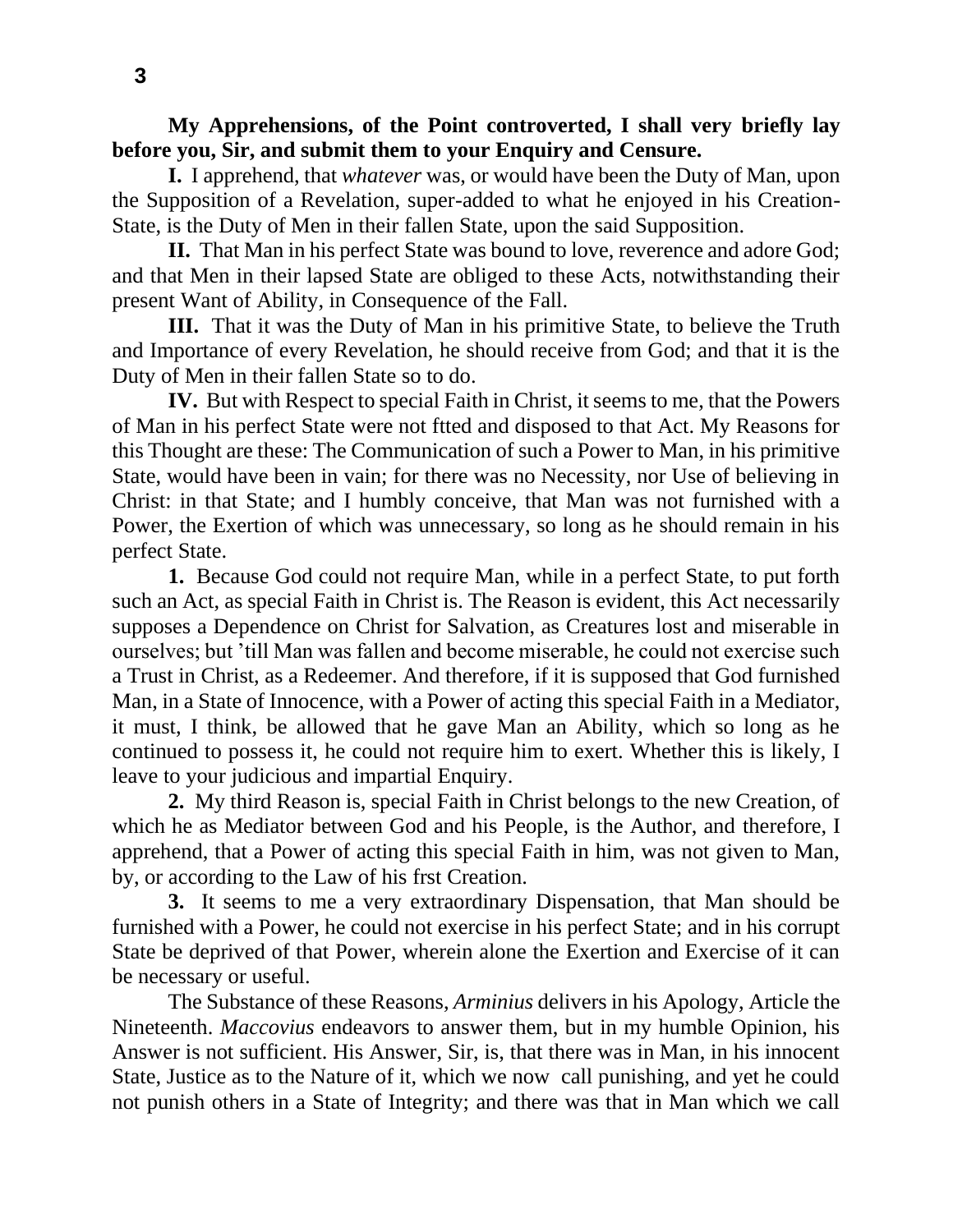**4**

Mercy, as to the Nature of it, and yet he could not exercise Mercy, because there is no Place for Mercy, except in a State of Misery This Answer, Sir, Is by no Means satisfactory to me, because Man might have exercised both Justice Punishing, and Mercy, while in his innocent State, in Care of proper Subjects for the Exercise of this Justice, and this Mercy. But the Exercise of special Faith in Christ, necessarily supposes the Subject of that Act, to be himself a guilty and miserable Creature; and therefore, the Fall of Man must precede this Act, but a perfect Creature, may reasonably be supposed capable of exercising punitive Justice towards the Guilty, and of exercising Mercy towards the miserable, as the holy Angels doubtless do towards miserable and helpless Men.

*I shall now, Sir, consider, The Arguments this Gentleman advances to prove that evangelical Repentance and saving Faith, are the Duties of all who hear the Gospel. He begins with the Institution of Sacrifices.* It is readily granted, that they were of divine Appointment, vicarious, Types of Christ, and of that real Atonement he has made by his Death for Sin. They also directed to an Acknowledgment of Sin, and that Men deferred Death; and to Christ: as the Object of Trust and Hope for Remission and all spiritual Benefits; but these Things afford no Proof, that all who offered Sacrifices stood obliged to exercise that Repentance and Faith whereof we speak; for if so, then none but true Penitents and Believers had a Right to offer Sacrifices, which cannot be thought.

Christ: as a suffering Saviour was typically represented by those Sacrifices, and it was a Duty incumbent on all who offered Sacrifice, to believe the fulfillment of the divine Promises, concerning the Appearance, Work and Sufferings of the Messiah; but I apprehend it can never be proved, that the Exercise of special Faith in him, was required of all, who offered Sacrifices; or, that the Offering of Sacrifice obliged any to the Exercise of this special Faith. It cannot be pleaded that this Faith was enjoyed, as a Qualification on those who offered Sacrifices; for then, none but Believers might lawfully do it, which we know is not true: and therefore, the Institution of Sacrifices, can only be considered, as a typical and external Representation of the Messiah, and by Consequence could be only a proper Foundation for common, and not special Faith.

*The Proof he brings from the general Exhortations to Repentance, delivered to the People of the Jews in the Writings of Moses and the Prophets,* is altogether impertinent in my Opinion. 'Tis to be observed, that the *Jews* were a People separated from all others, *they dwelt alone and were not reckoned among the Nations*, and God became their God providentially, to confer temporal Favors upon them, to protect them; he entered into a Covenant with them, as a Nation, and required on their Part, that they should worship him only, observe his Laws, exercise Justice shew Benevolence and Kindness one to another; on his Part, he promised them a peaceable Possession of the good Land, Plenty, Victory over their Enemies,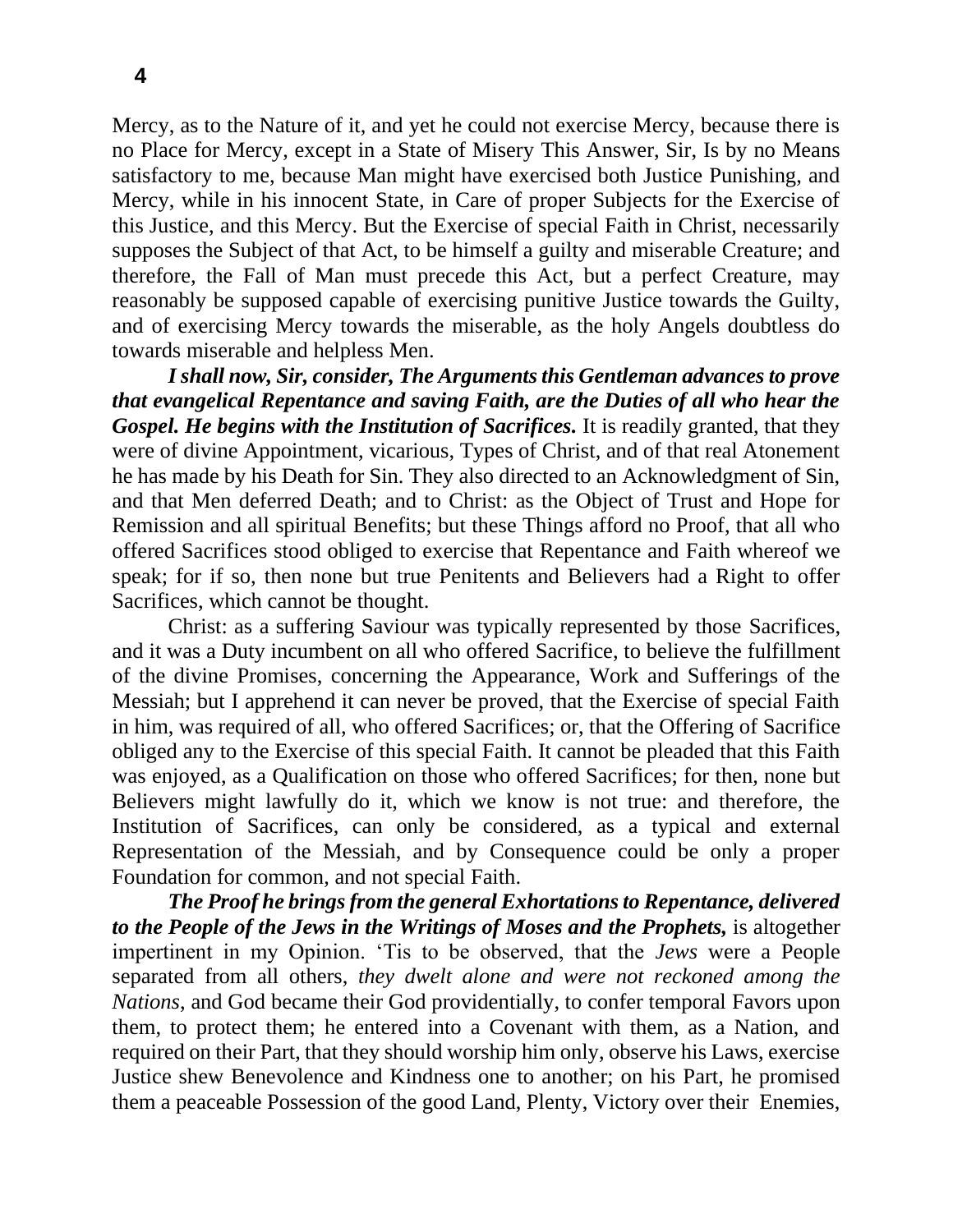and their Multiplication in that Land, and long Life, on Condition of their Observance of his Statutes and Judgments, which they on their Part promised; God threatened them with Evils of the forest Nature if they did not, *viz*. the Sword, Famine, noisome Beasts and Pestilence, and with Captivity; but at the same Time assured them, that if they humbled themselves under these Judgments, and turned to him, he would remove those Evils, and restore to them Peace, Plenty, and Security from their Enemies, and that he would not totally destroy them. (Leviticus 26. Deuteronomy 4. Chap. 28 and 29) Agreeable to the Plan of this Covenant, the Prophets treat with that People, remonstrate against their national Crimes, exhort to national Repentance, Humiliation and Reformation, denounce temporal Evils, promise temporal Blessings, in Case of Amendment, as may be abundantly seen in their Writings. (Isaiah 1:19,20. Ezekiel 18. Amos 2:3,4,5,6.) But it is not to be proved, that spiritual and eternal Blessings were promised in that Covenant, nor, that evangelical Repentance and special Faith were therein required, it will as soon be made evident, that when the Land of *Canaan*, and Affluence and Plenty therein are promised, that Heaven is intended or included in those Promises, as that, when the People of the *Jews* are exhorted to Repentance and turning to the Lord, evangelical Repentance is designed and implied in those Exhortations. That Covenant contained not spiritual Blessings, neither did it oblige to any spiritual Acts, such as evangelical Repentance, and special Faith are. It will as soon be proved, that Earth is Heaven, as that the Repentance required and enjoyed by Virtue of that Covenant, was of a heavenly Kind. This Writer, Sir, sometimes makes a great Difficulty of admitting the Distinction of natural and evangelical Repentance, of historical and special Faith; but here he is obliged. to allow of it, tho' he pleads that natural Repentance and historical Faith, were not the whole of the Duty required and enjoined by the Law of Sacrifices, on the Nation of the *Jews*; this he argues from God being represented as *their Redeemer in Christ*. When he is able to prove this fine Point, I shall freely grant his Work is done. This contains, if I mistake not, a tacit Acknowledgment, that evangelical Repentance and special Faith, are the Duties only of such Persons, to whom God reveals himself in his Word, as their Redeemer through Christ He seems to suppose, that God so revealed himself the Body of the Jewish Nation, than which nothing is more false in Fact; and therefore all his Reasoning on this Head is impertinent, groundless, and inconclusive. There is not anything advanced from the Old Testament, which amounts to the Proof of the Point.

Let me now observe to you, what he brings from the New Testament.

He begins with the Preaching of *John* the Baptist, who exhorted to Repentance, *repent ye for the Kingdom of Heaven is at hand.*

**1.** Repentance was required of the *Jews*, as a Nation, for all the Blood of the Prophets which had been shed amongst: them, and for that Opposition they made to the true Interest and spiritual Kingdom of the promised Messiah; the Want of that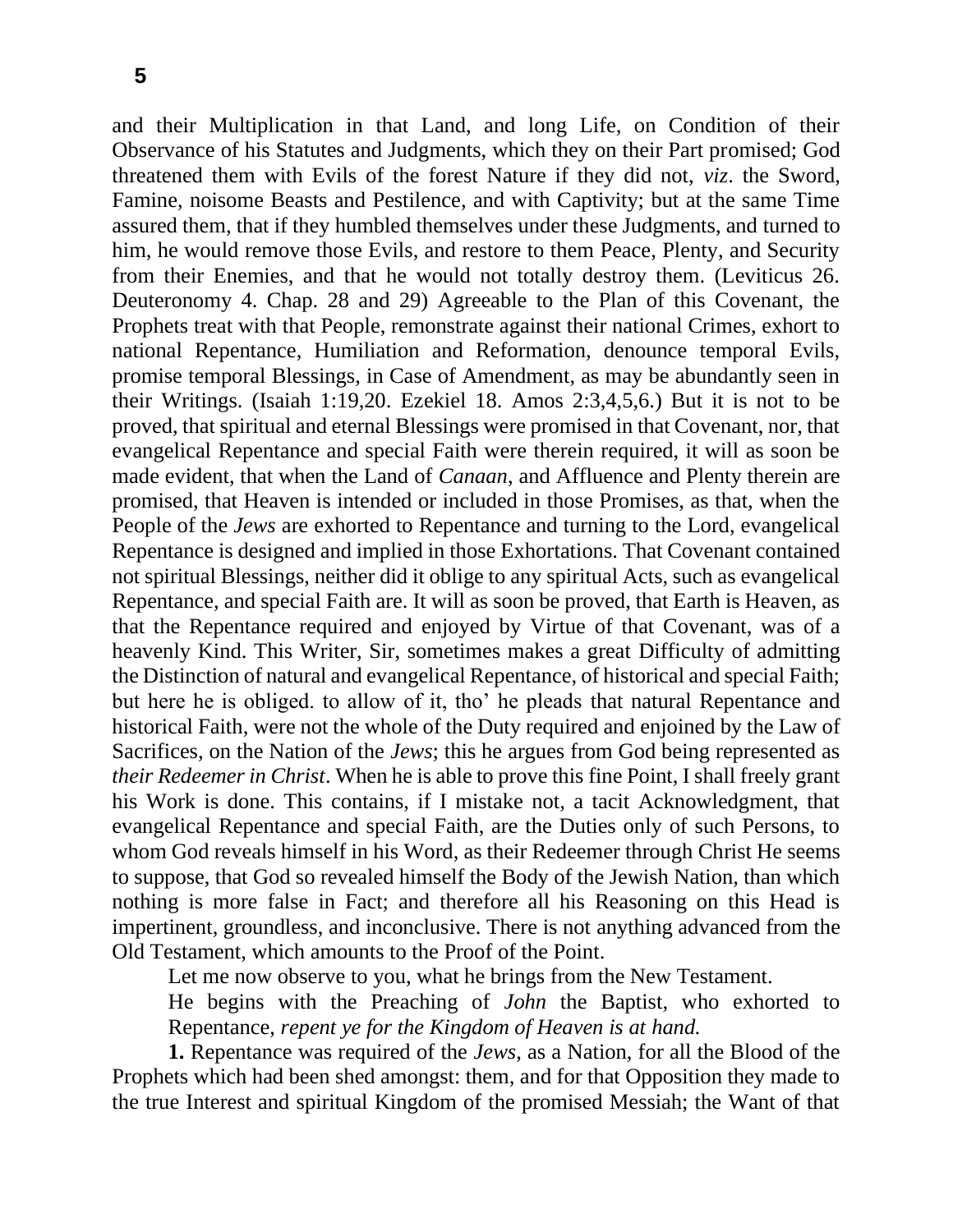Repentance proved their Destruction, which soon followed the Introduction of the New Testament State.

**2.** Evangelical Repentance was the Duty of particular Persons, which he also preached, and showed the Necessity of, but it can't, I think, Sir, be proved, that he ever asserted it to be the Duty of unregenerate Persons, to exercise that Grace. This becomes the Duty of Men, when they have Warrant from the divine Word, to consider God as their Redeemer in Christ, which no unregenerate Men have any Warrant to do. It is not questioned, but he also preached Faith in the promised Messiah, but what Proof does this afford, that Faith is the Duty of such Persons, as have not at present Warrant to consider God, as their Redeemer through Christ? None at all.

Christ in his Ministry also preached Repentance.

**1.** A general and national Repentance.

**2.** Evangelical, as did also his Apostles; but pray, Sir, do you think, that there is no preaching of Repentance evangelical, and special Faith in Christ, without allowing that Men unregenerate stand obliged to exercise that Repentance and Faith? To me it seems very evident there may. This Writer produces a Multitude of Texts to prove the Point he contends for, but in many of them Repentance and Faith are not so much as mentioned; it will be sufficient to refer you to those Scriptures in the Margin (Acts 4:10,11,12; Acts 5:42; Acts 13:46,47; Acts 18:5,6; Act 20:26, 27; Acts 28:24, 31.) In others, where Repentance and Faith are exhorted to, it evidently appears, that the Persons addressed were the happy Subjects of a Conviction of their Misery by Nature, and therefore not to be considered in a State of Unregeneracy; to these Places I will also refer you in the Margin (Acts 2:37; Acts 13:26). He farther observes, that Men will be condemned for the Want of Faith in Christ, and brings several Texts in confirmation of this Observation; which are also referred to in the Margin (John 3:18,19,36; 2 Thessalonians 1:7,8; Hebrews 10:28,29). But because he who believes not is condemned now by the Law, under which he is, as a Covenant of Works, and not under Grace; it follows not, that his Want of Faith is the Cause of that Condemnation. With Respect, Sir, to what the Author observes of *all Men* being commanded *to repent*, it intends a forsaking of Idolatry, and embracing the Worship of the true God alone (Acts 17:30,31). The Distinction of natural and evangelical Repentance, of common and special Faith, which he before allowed, he now denies, and demands Proof that *John* the Baptist uses the Distinction, when he preached Repentance; I think, Sir, I may demand of him to prove that this Distinction, cannot take Place in his Discourses, since it is evidently found in Scripture; and if he is not able to give Proof that his Scope and Design, will not admit of this Distinction, however positive he may be, of being in the Right, at least, it is *possible* he may be in the wrong. I beg leave to observe to you, Sir, that our Saviour manifestly speaks of Repentance, when evangelical Repentance is not intended. The Place I now refer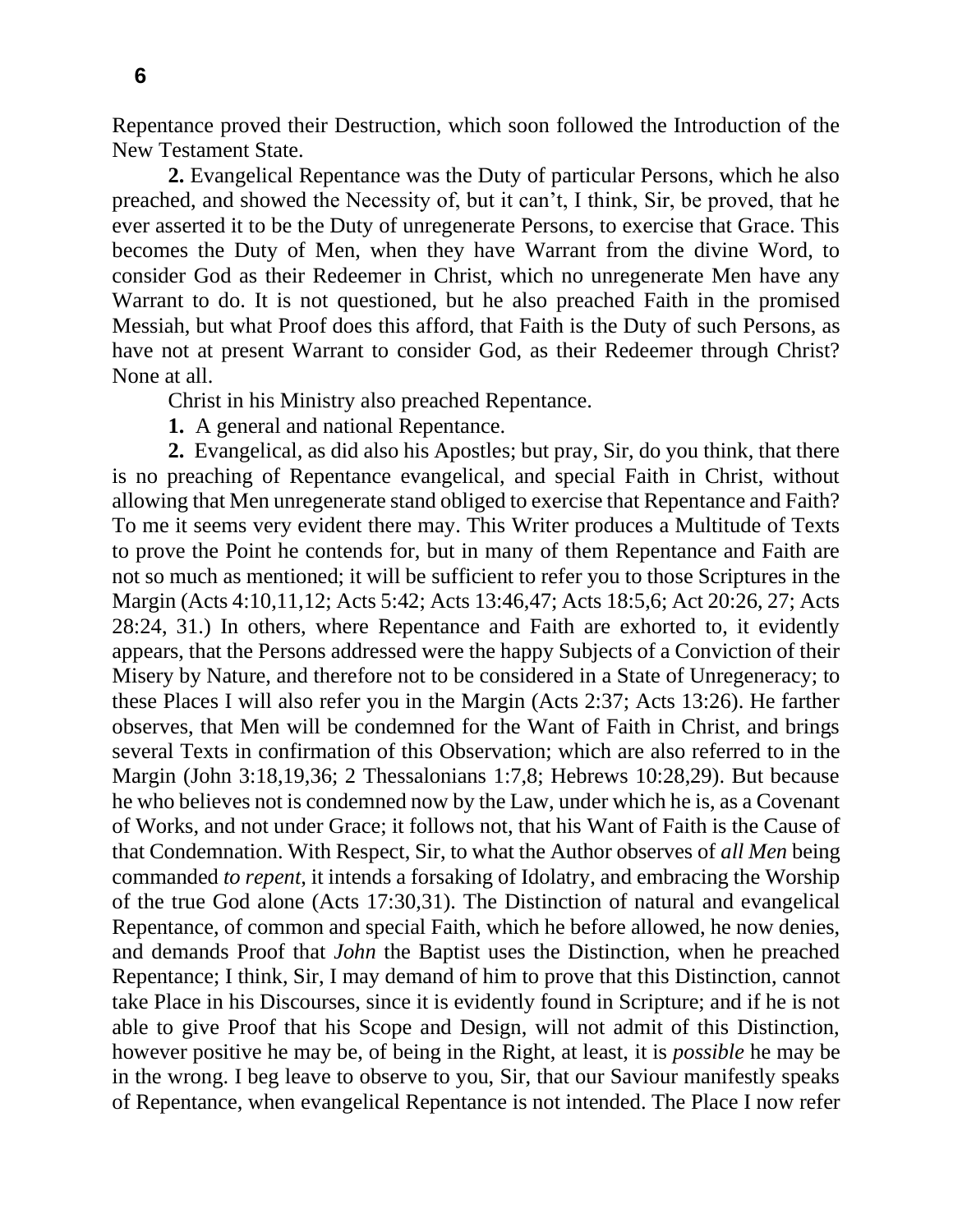to is Matthew 11:21, *they would have repented long ago in Sackcloth and Ashes*. Upon no Scheme can Repentance here mean evangelical; it cannot upon the *Calvinistical* Scheme is certain, this is so evident that nothing is required to evince it. Nor can it intend such Repentance upon the *Arminian* and *Baxterian* Schemes, for if God foresaw that they would have repented, in Case such Works had been done among them, he would have wrought those Works in their View to bring them to Repentance; upon the Foresight of which, he decreed the Happiness of Men, according to these Schemes, and therefore this Writer, who is no *Calvinist*, but a *Baxterian*, I should think must grant that evangelical Repentance, is not there intended; for 'tis strange to suppose God to decree the Happiness of Men, upon Condition of Repentance and Faith, and yet determine to withhold those Means from them, which he foresees would bring them to Repentance and Faith.

The Author, Sir, makes the Calvinist: object to him, that special Faith cannot be the Duty of all; *because it is said*, *that some believed not*, *because they were not of Christ's Sheep*; *the Meaning must be this*: *That as those who believed were of Christ's Sheep*, *so they believed because*, *they were so*; *i*.*e*. *they believed because they were chosen to Faith and Salvation*. *And if others believed not*, *because they were not of Christ's Sheep*, *they believed not*, *because they were not chosen to Faith*. *And then saving Faith could not be their Duty*, *but must belong to the Sheep of Christ alone.* I confess I do not see the Force of this Objection, for Me not being chosen to Faith, is no solid Objection, as I apprehend, to that being their Duty.

The Author was in the right, not to start a Difficulty which he could not remove; it is no Point of Prudence, to frame an Objection to one's Opinion, which will not admit of a full Answer. But, perhaps, Sir, this was done with a Design to introduce *Arminianism*, rather than confirm the Opinion of special Faith being the Duty of unregenerate Men: For, says he in Answer, *you cannot but know it has been very much doubted*, *whether these Words have any immediate Reference to the Decree of Election*. *When those that believed are called the Sheep of Christ*, *this may be as they were of a more teachable Disposition than the others*. So say the *Socinians* and *Arminians*, whom Dr. *Doddridge*, in his Family-Expositor has followed. This Gentleman insists much upon the obvious and literal Sense of Scripture, when it makes for his own Opinion; but here, Sir, you see, he can allow that the Disposition of Persons, is put for the Persons themselves, and such a Disposition as is not natural, but given to and created in them, when the Scope of the Place requires not this improper Sense but only his anti-evangelical Sentiments.

Christ's People are not called Sheep, because of a natural Disposition in them to Goodness, for that they have not, and if this Character is expressive of their natural Temper, it is a wandering one: *All we like Sheep have gone astray*; *we have turned every one to his own Way*. 'Tis evident, that the Words are expressive of this, that there Persons believed not, because they were not of the Number of such, who were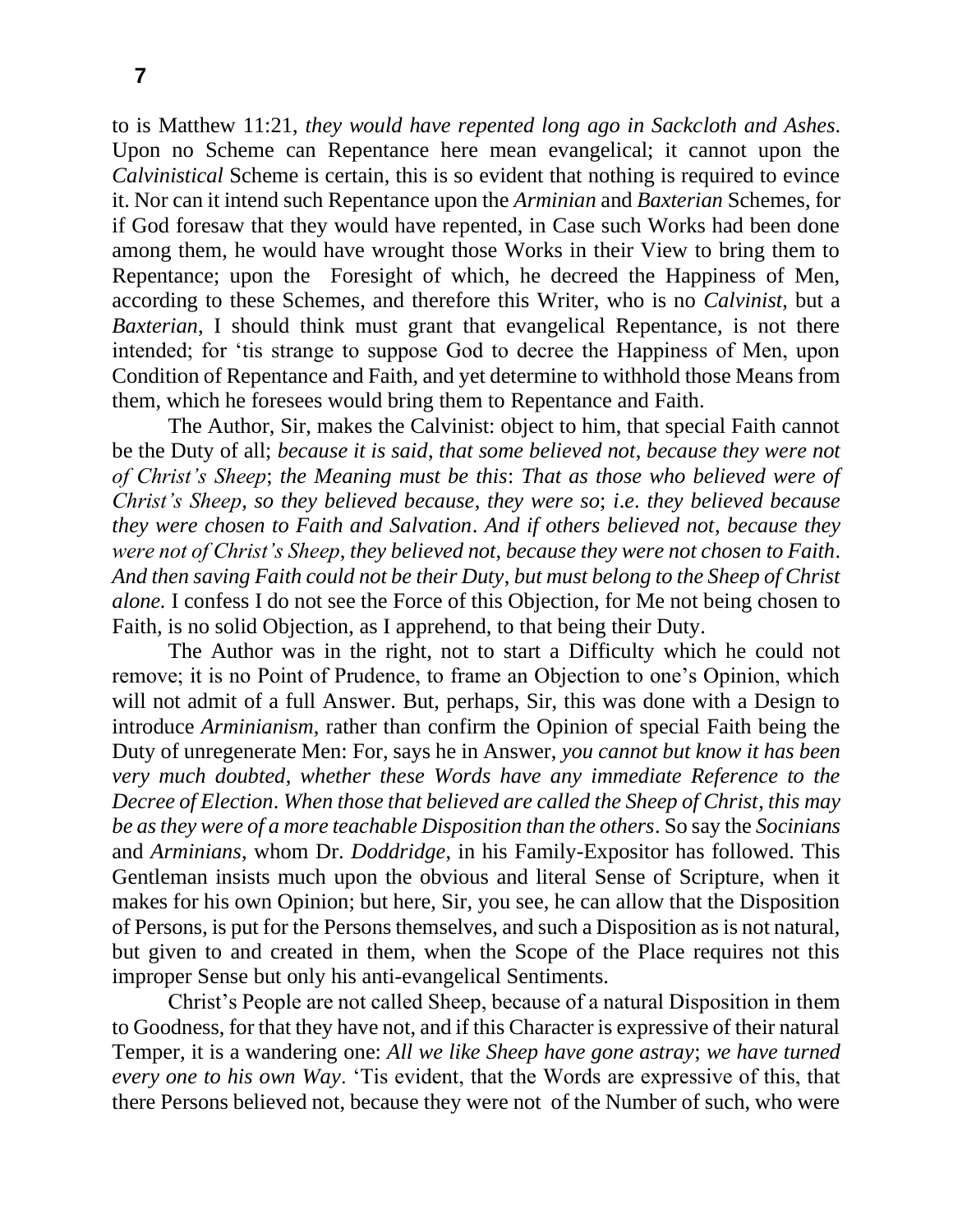made the Care and Charge of Christ, and in Consequence of that, hear his Voice, follow him, to whom he gives eternal Life, do not perish, and whom none can pluck out of Christ's Hand, nor out of the Father's Hand. This is clear from the very Scope of the Place. *However*, says he, *your Conclusion from there Words*, *is directly contrary to the Intention of them*. *For*, *when the* Jews *demand an open and direct Declaration from Jesus*, *whether he was the Christ, v.23. be blames their Unbelief in there Words*, *v. 24*. *I told you*, *and ye believed not*: *The Works that I do in my Father's Name bear Witness of me*. *And pray let it be observed*, *that it is one and the same Object of Faith*, viz. *Christ Jesus in his Character of the promised Messiah*, *which is here spoken of*; *which one Sort are blamed for not believing in*, *and which the Sheep of Christ did believe in*. *And therefore, the Duty must be one and the same to both*. I answer, the *Jews* Question is, whether Christ was the Messiah, he observes he had told them that he was, and that his Works testified it, and ye believed not, *i.e.*  ye did not think it true that I am the Messiah, which they might have done without special Faith. Special Faith includes common, but common Faith includes not special. And then he asserts, that they believed not, because they were not of his Sheep, in which Words special Faith is intended, or more than common Faith, as appears by what follows; but in the preceding, Faith is put for common Faith, or a bare Persuasion of his being the Messiah, so that this is no Proof, that it was the Duty of these *Jews* to exercise special Faith. Not content with this *Arminian* Observation, he proceeds farther and says, *others that believed not*, *were left to their own Prejudices and Perverseness*, *for opposing and resisting the Light*, *and the Means of Conviction*. And this is what Enmity will eternally do, which the Heart of Man is, against God and all spiritual good.

*He very artfully pretends, that he differs not from the Calvinists, except in some lesser Circumstances,* concerning *the Nature of the divine Decrees in Election and Reprobation*, *the Condition of Man by the Fall*, *his standing under the Covenant of Works*, *the absolute Freedom of the divine Agency and Operations in saving Souls*. This, Sir, is an Observation absolutely false in Fact, as his own Reasoning will fully convince you, who are not to be imposed on by any artful Pretences, to maintain the Doctrines of Grace, when the Salvation of Men is made to rest on the Determination of the human Will, not brought to this Determination by the Grace of God alone, but only excited and stirred up by divine Influence. This, Sir, you know to be the very Soul of the *Arminian* Cause, you are sensible, that the *Arminians* deny not the Aids and Influences of divine Grace, but allow of such Influences, and urge that the Will of Men is left to choose Good or Evil, without the Infusion of spiritual Principles, to effectually determine them in the Choice they make. Some weaker Christians may possibly be led into a Mistake, by this Author's Pretenses of believing and maintaining the Doctrines of Grace, but Persons of your Penetration and Acquaintance with the *Arminian* Controversy, will easily discover the Absurdity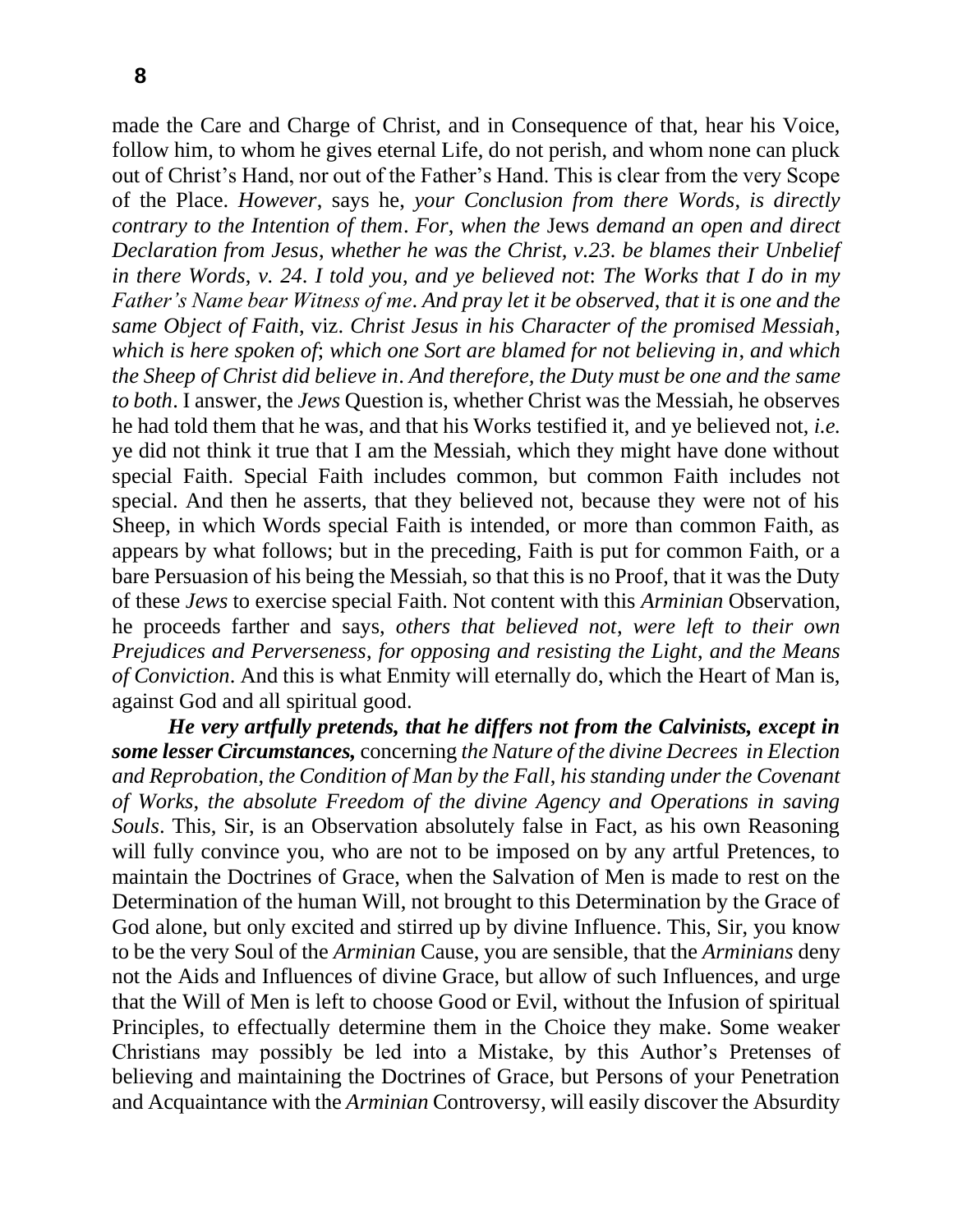of all these Pretenses. Had not this Writer attempted to build up *Arminianism*, upon the Foundation of the Opinion of evangelical Repentance and special Faith, being the Duties of unregenerate Men, I had not given you and the World this Trouble, for tho' I apprehend that Opinion is not to be supported by Scripture, and the Analogy of Faith, it seems not to me to be of such Consequence, but that Persons differing in this Point, may fully agree about the Doctrines of the Grace of God, though' those who are for the Affirmative may find it somewhat difficult to defend the Justice of God, in damning Men eternally, for not doing, what Man in no State, was furnished with a Power to do.

## *He tries various Methods to prove the Point.*

**I.** By observing, *that the Law*, *i*.*e*. *the moral Law*, *must command Repentance*, *or at least include it*, *in case of Sin*, *because Men cannot return to Duty without a Sense of and Sorrow for Sin*. This seems self-evident. But it will not prove the Truth of the Thing contended for. Heathens, who never heard a Word of Christ and Salvation by him, stand obliged to Repentance for Sin, and Reformation in Life. Farther he observes, *that God in the Renewal and Republication of his Law*, *under the old as well as new Dispensation*, *has commanded Men to repent and believe*. True, but then, in order to prove, that Men unregenerate stand obliged to exercise evangelical Repentance and special Faith, it must be made evident, that such Repentance and such Faith, are intended in those Precepts, which as I think is not yet done.

He cannot, Sir, rest in this Account of the Matter, not because (as I suspect) it fails of proving the Thing he pleads for; but because this State of the Case would prove an unsurmountable Difficulty, to what he has *greatly at Heart* to introduce, viz *Arminianism*, and would force upon us, under the Notion of pleading the Cause of Repentance and Faith, against all such *Antinomians as* you, and I, Sir, are accounted. And therefore, he asserts, *that the Law demanded perfect Obedience*, *nothing left*. (very true so far). He adds *and therefore*, *neither in express Terms*, *nor by any secret Implication could it command Repentance*. *To suppose this*, *would directly contradict the Perfection of the Law*, *and effectually enervate the Obligation and Design of it*. This is strange indeed! What if a Creature offends against God, hath the Law no Power still to command him to practice his Duty? And is not natural Repentance necessarily included in a Return to Duty, when the Creature has revolted? If not, then, no Remorse or Sorrow for Sin, can justly be expected of those who hear not the Gospel: Nor is Repentance in any Sense their Duty. But he seems to provide an Answer for this, in what he immediately subjoins, which is, *As for the Law of Reason and Equity*, *resulting from the Nature and Relation of Things between God and Man in his fallen State*, *this is no Law of Innocency or Covenant of Works*; *has no positive Seal or Sanction*, *unless you will make a new Law of it*. To which I answer, is this a Law? So he calls it, and is it not the same Law with the Law of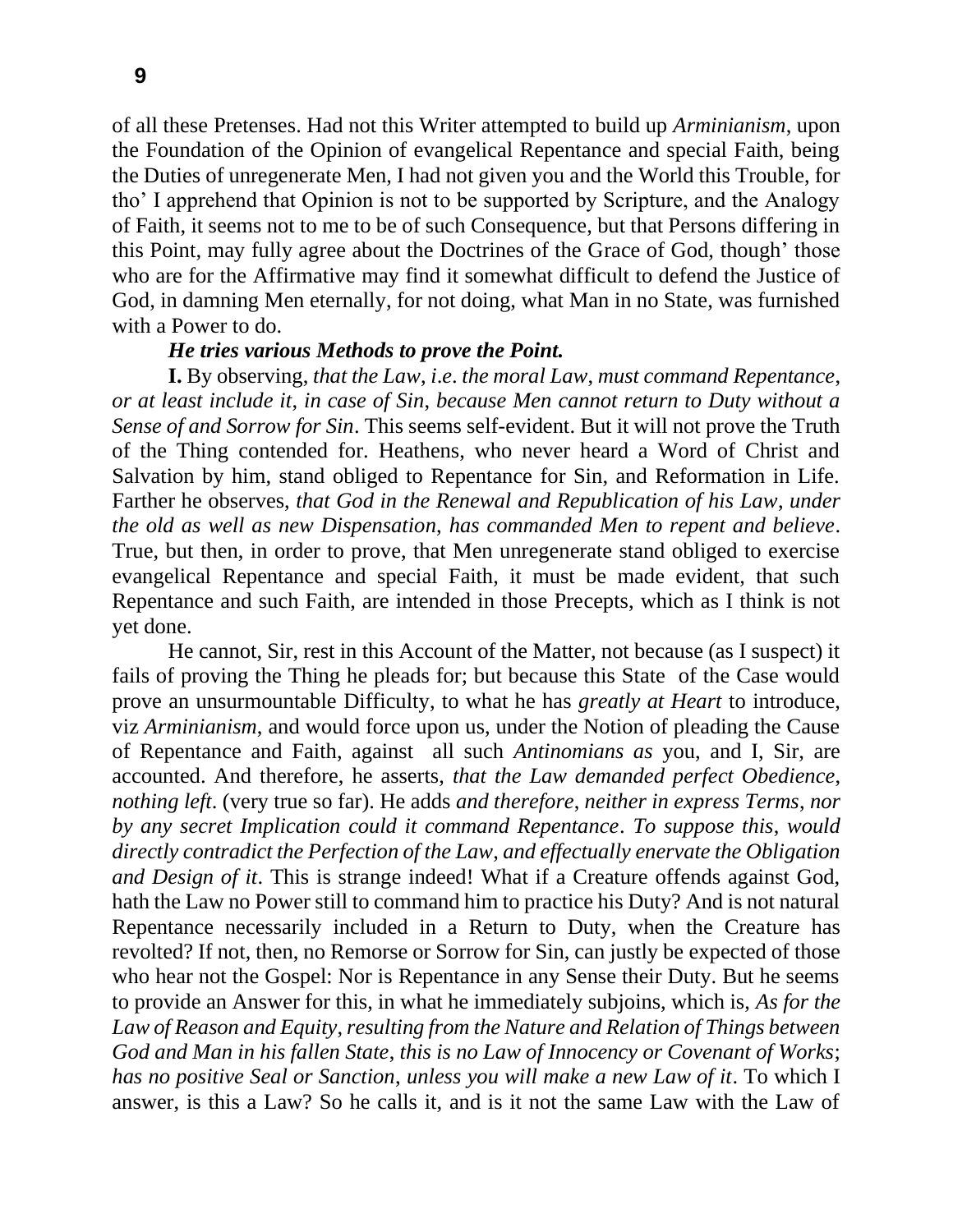Innocency, or Covenant of Works, but distinct from it, which he asserts it is? Then it is another and a new Law. Did not the Law of Innocency provide for what should or might be expected of Man in his fallen State, in a Way of Duty, upon the Supposition of no Provision being made for his Salvation? If not, Man upon his Sin became free from the Obligation of that Law, 'till a Discovery made of Salvation by the promised Seed; and the Heathen World who are absolute Strangers to Christ, are not now under the Command and Power of the Law, which will not be granted him, Sir, as I think. For, what he calls the Law of Reason and Equity, is that Law which the Apostle affirms to be *written in their Hearts*, and is the Law of Innocency, (in its Remains) or Covenant of Works, *Romans 2*:15, according to which they were sensible they became obnoxious to Death, *Romans 1*:32, for their dreadful Sins.

He thinks it a Contradiction to say, that *Repentance and Faith cannot be the Duties of Believers by the same moral Law*, *how*, *says he*, *shall the standing perpetual Obligation of the moral Law be made to agree with this*? *Methinks*, *this makes the Obligation to arise from the Gospel and the Grace of it. For here it seems the Law*, *though' the only Rule of Duty*, *has no Force without the Gospel*; *and the Duties of Faith and Repentance only take Place*, *and become Duties from Gospel Grace*. *These Things look a little perplexed*, *as if they would not hang together*. To these Particulars I answer,

**1.** That natural Repentance is a Duty inferable from the Law, without the Supposition of a Revelation of Gospel Grace.

**2.** It is certain, That that Law which obliges Men to adore God, as a Being of all possible and infinite Perfections, lays them under Obligation to assent to the Truth of what, at any Time, he shall please to reveal.

**3.** The Gospel is a Revelation of divine Truths not discovered to Man in his State of Innocence, and in that State therefore, it cannot be supposed he was obliged to assent to them.

**4.** Man stood obliged to exercise Repentance for his Sin by the Law, immediately and before a Revelation of a Saviour.

**5.** But before God had revealed to him a Saviour, it was not his Duty to believe in him. The Gospel proposes the Object of Faith, and the Law obliges to the Act of Faith, suited to the Nature of the Revelation of that Object.

**6.** Men enjoying an external Revelation *merely* of Christ, are bound to believe the Truth of his Appearance in the World, and the Truth of those Doctrines relating to him, as a suffering Redeemer.

**7.** Such who receive an internal Revelation of Christ, are bound to exercise special Faith, suitable to the Nature of this supernatural Revelation. Thus it appears, that these Things are far from being perplexed in themselves, they only seem so to this Author, they hang together very well. The Gospel presents the Object of Faith, and the Law obliges to the Act, upon the Presentation of the Object, and the Nature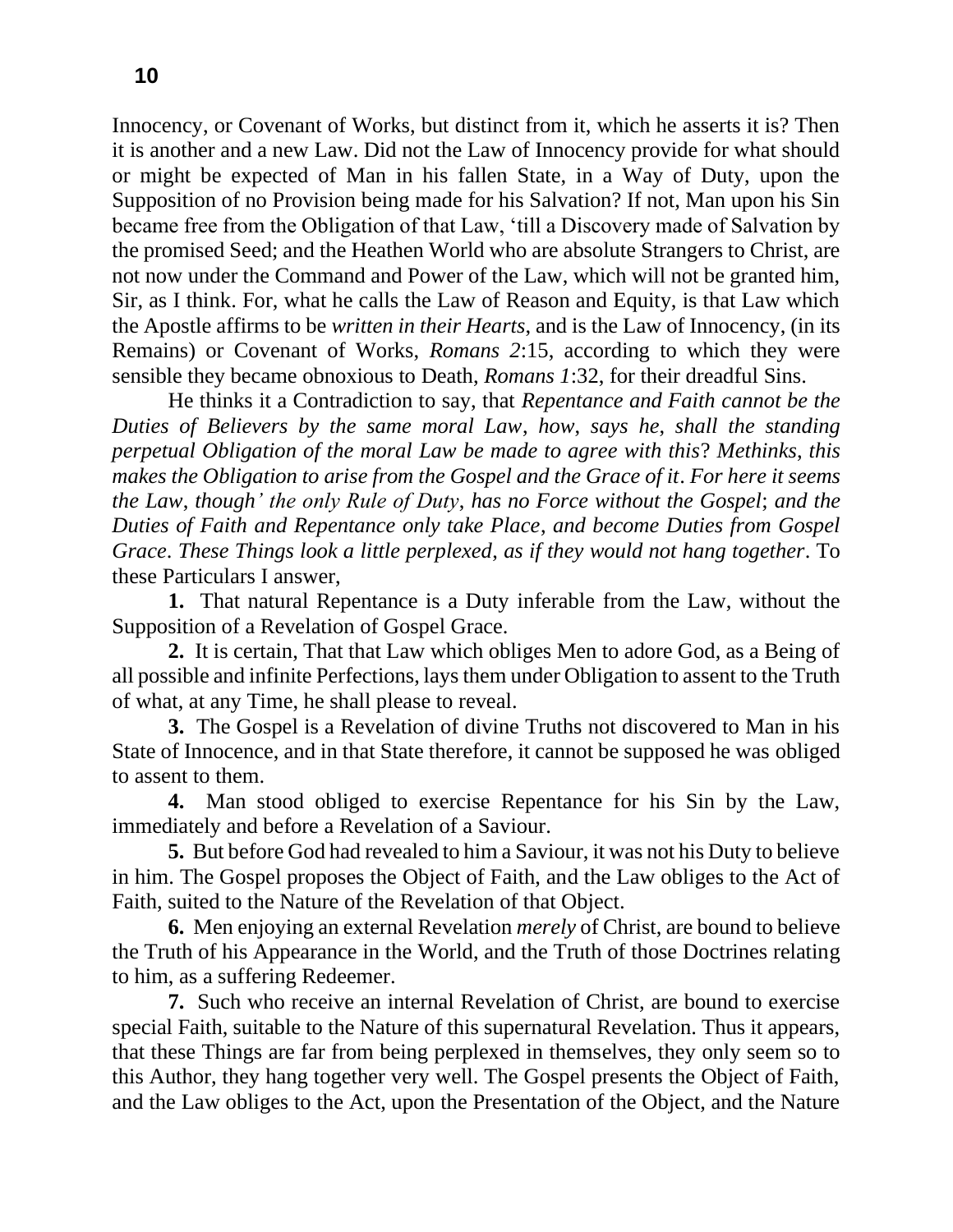of that Presentation, to common Faith if it is only external, to special, if it be internal and supernatural.

**II.** He represents it as the Opinion of the *Calvinist,* that Sinners are shut up under the Law, and makes him explain himself as to that Point after this Manner. *1 suppose the perpetual Obligation of the moral Law*; *not only for Obedience*, *but Sinners lie under the Penalty and Curse of it*. The *Calvinist* then, Sir, I should think can't justly be accounted an *Antinomian*. *They have only to do with the God of Nature*, *and him as an offended angry God*. *They are shut out from the Gospel of Salvation*, *'till Gad by the sovereign Hand of his Grace brings them in*. *Have nothing to do with God*, *as the God of Mercy and Grace in Christ*, *— have nothing to do for themselves*, *nor to be done with them for Salvation*. *No Day of Grace*, *before God's Day of effectual Grace*, *— no Offers*, *nor Tenders of Mercy end Salvation*, *before Salvation is brought Home to them by the Spirit*. *And even then*, *Salvation is not properly OFFERED*, *but given*, *— and not received 'till after it is given*. To these Things I answer thus**:** Men in a State of Enmity against God, as all unregenerate Persons are, cannot justly be supposed, to have proper Ground and Warrant to look upon God, as reconciled to them in Christ. What he makes the *Calvinist* say of Sinners, being shut out from the Gospel, I cannot well understand, nor do I know of any who so say. If by it is intended, that they are not to hear the Gospel; it is as remote from the Judgment of the *Calvinist*, as it is from the Opinion of the *Arminians*, whole Cause, this Writer, is an Advocate for: But if by it is designed, that unregenerate Persons have no *open* Claim to Gospel Benefits and Privileges, he will I think never be able to disprove it. Sinners have many Things to do, *viz*. to pray to God, hear his Word, read the Scripture, and meditate upon it; yet not with a View to become the Authors of their Salvation, surely. But who says nothing is to be done with them for Salvation. None as I know of; *Calvinists* whole Opinion this is supposed to be, think it their Duty to inform Sinners that they stand condemned by the Law, for their Sins, that Salvation from Wrath and Hell, is only in Christ, and that unless they believe in him, and are made conformable to him, they will perish for ever without Remedy, and is this doing nothing with a View to the Salvation of Sinners? It is not indeed telling them, that the Grace of God, is extended to all without Exception, that Christ died with an Intention to save every individual of Mankind, that God and Christ have done their Part, and that if they will not be wanting to themselves, but will exert their natural Powers, they shall have Aids and Assistances of divine Grace, sufficient, if duly improved, to enable them to secure their eternal Welfare. These *Arminian* Tenets, the Author, manifestly intends to make Way for and introduce, to the Dishonor of him Grace of God, the Subversion of Christ's Satisfaction by his Death, and the Overthrow of the Doctrine of the Effcacy, of the gracious Operations of the Spirit upon the Souls of Men. What he means by a Day of Grace, before God's Day of effectual Grace, he should, Sir, have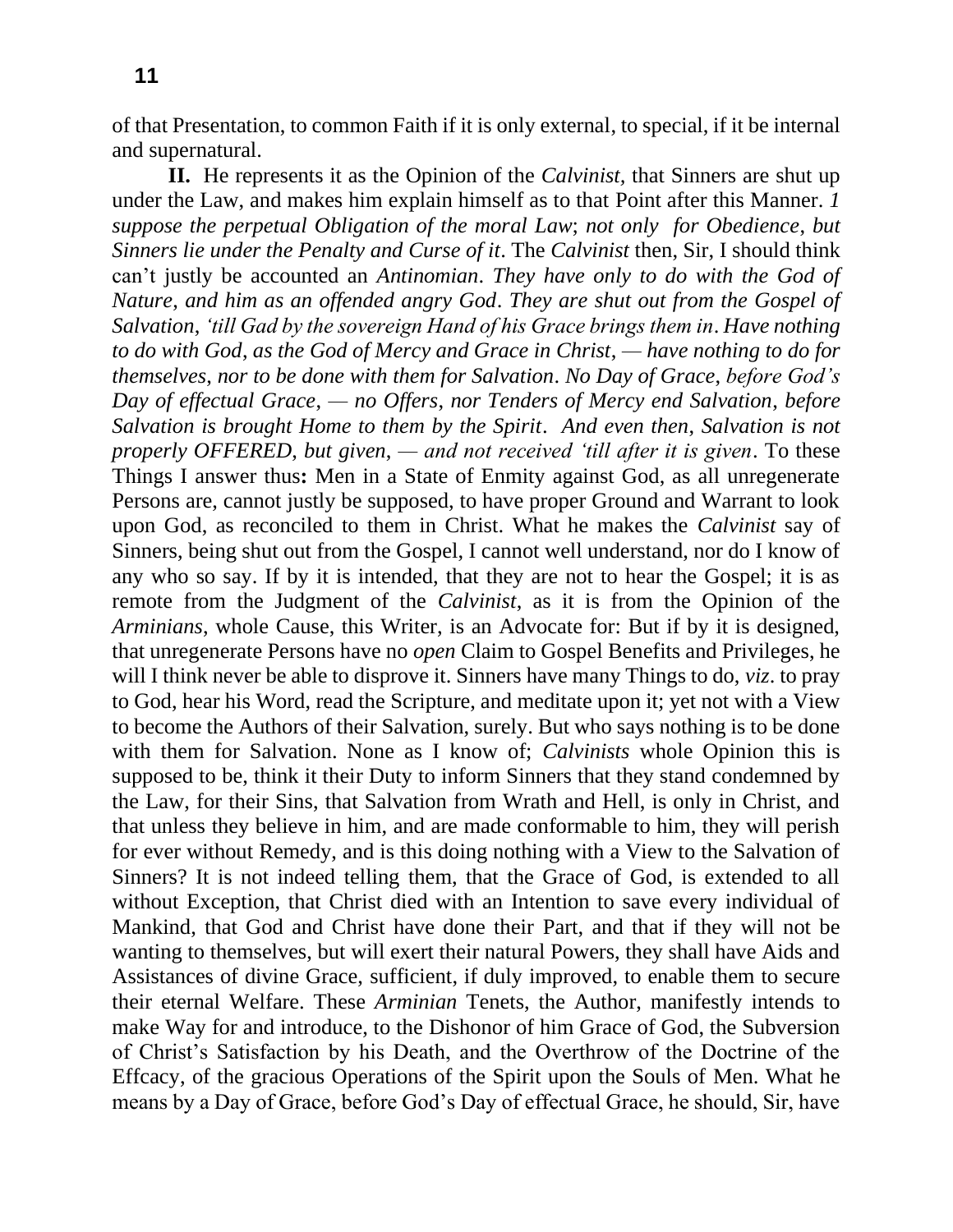told us, if he means a Season in which God willed that Sinners should with his Aids convert themselves, but they would not, 'tis downright *Arminianism*, and it may justly be enquired, whether when one Season or Day of Grace Is over, a Day of effectual Grace will succeed? This he seems to suggest, which I cannot understand to be either *Calvinism*, or *Arminianism*, it seems to me to suit no Scheme at all.

**III.** With Respect to Offers and Tenders of Mercy and Salvation to Sinners I observe: That Christ and his Salvation are to be proposed for Acceptance, to all who see their Need of him, that this includes an Offer in it, but is more than an Offer, and that he is graciously given to them, and 'tis their Duty to embrace and receive him. This Subject I have more largely treated of, in my Answer to the Author of *Ruin and Recovery*. No Absurdity attends the Supposition of Christ being given before received, and being given in order to be received.

This Author, Sir, apprehends, that Sinners *may be under the Law*, *and yet under the Dispensation of Mercy and Reconciliation in Christ Jesus too*. What he means by the Dispensation, *etc*. I cannot understand, and therefore am unable to answer him, if he had said that Sinners may be under the Law or Covenant of Works, may stand condemned by the Law, and yet be under Grace, *i.e*. the Covenant of Grace, and be thereby acquitted of their Guilt, freed from Condemnation and Death, and appear to have a Right to eternal Life, I should have perfectly understood him to have advanced most manifest Contradictions; but as he uses ambiguous Words and Phrases, I am at a Loss to frame an Idea of his Design. If by a Dispensation of Mercy and Reconciliation, *etc*. he intends the Season in which Grace and Mercy and Reconciliation are published to Men, the Sense is plain and natural enough; but this makes nothing for the *Arminian* Principles he artfully endeavors to introduce among Christians.

**IV.** He, Sir, represents the *Calvinist* as *st*arting a new Turn of Thought, to prove Repentance cannot be of the Law. 'Tis strange he should make Men say, what is contrary to their avowed Principles: *Calvinists* are persuaded, that all Duties belong to the Law, and here he represents it as their Opinion, That the Duties of Repentance and Faith belong not to the Law. But let us hear this new Turn of Thought. It is this; *all that the Law of Creation commanded*, *it commanded to the frst* Adam. *End if there are Duties of this* Tenure, *they must have been the Duties of innocent* Adam. *But it has been proved already*, *that on this supposition the Perfection of the Law cannot be maintained*. *And if they were not the Duties of the frst* Adam *in this Way*, *they cannot be the Duties of his fallen posterity*, *because the Law is the same to both*. I answer, the Law did not command all to *Adam* in his innocent State, which became his Duty in a fallen State, by Virtue of that very same Law: It was not his present Duty to shew Compassion to miserable objects, or to love his Enemies, for he had no Objects of Misery to pity, in his perfect State, or Enemies to love, and yet if I mistake not, Christ's Interpretation of the moral Law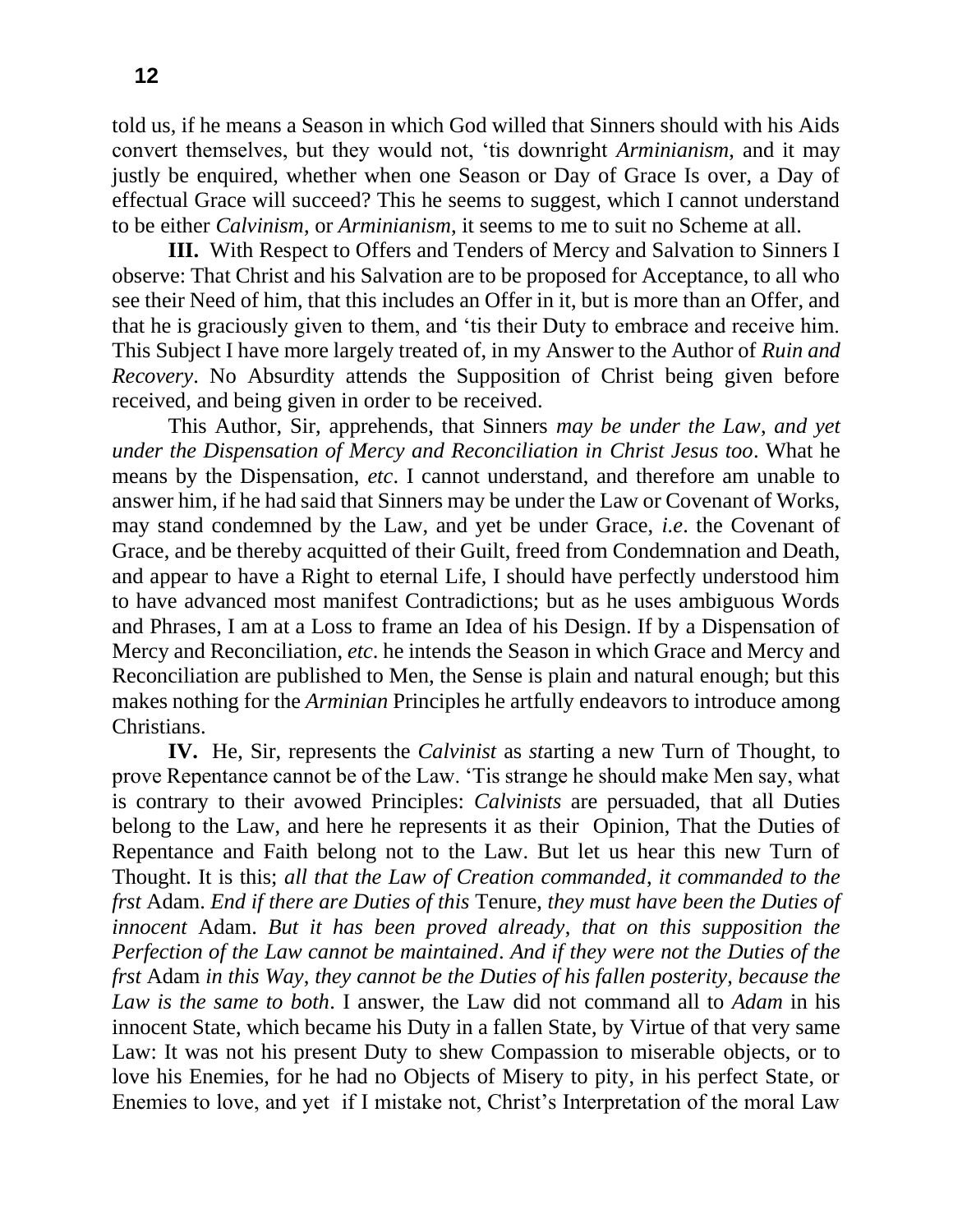in his Sermon upon the Mount, proves that our Obligation to pity the distressed, and to love our Enemies arises from the moral Law. Hence it appears: That that becomes the Duty of Man in his lapsed State by the Law, which it could not command of him for Want of Objects suitable in his perfect State. And thus, tho' Repentance could not be required of innocent Man by the Law, because Sin had not taken Place in him, nor could he consider God as an Object offended, yet upon his sinning and looking on God as an Object displeased, Repentance became his immediate Duty by the Law, *i.e.* natural Repentance or Concern for his Sin, his Obligation to this Repentance, arises not from a Discovery of Salvation, it would have been his Duty, if he had been left without any Provision of Recovery by divine Grace.

And is the Duty of all his Descendants, yea, I am persuaded it is the Duty of the Devil himself to repent, this I think must be allowed, if Repentance necessarily attends forsaking of Sin, which I imagine none will deny. Again, if the Obligation to Sorrow and Concern for Sin, arises from a Provision of Salvation for offending Creatures, and the Discovery of that Provision, then, the Devil is under no Obligation to Remorse for his Offence, nor are such of Mankind, who know nothing of Salvation by Christ, under any Obligation to repent of their Vices, how contrary soever to the Light of Nature.

**V.** He makes the *Calvinist* argue very unphilosophically in what he subjoins, representing him as saying, *Men must have new Faculties in order to evangelical Repentance and special Faith*. But, Sir, I am persuaded that *Calvinists* may be as good Philosophers as himself, if any thro' Weakness or Inadvertency have so expressed themselves, it is ungenerous and unkind to urge it as the Opinion of the Party. They know perhaps, full as well as he does, that new Faculties are not given or created in Believers, the Mind, the Will and Affections, they consider not as Qualities, but Powers of the Soul, and essential to it, and know that the Supposition of giving new Faculties necessarily implies the Introduction of a new Soul. This is so mean a thing in him, that he may be ashamed of the mention of it. *Calvinists* know that the reasoning Powers of Men, are the same before and after Conversion; before Conversion, the Mind is the Subject of natural Principles only, and therefore is incapable of supernatural Acts: At, or upon Conversion, it becomes the happy Subject of heavenly and supernatural Principles, and is able to put forth supernatural Acts, suitable to the heavenly Objects presented to View by the Gospel, and which *Adam* in his State of Innocence was a Stranger to.

**VI.** What the Author proceeds to observe, of the Law *opening and enlarging itself*, *into what we call the Law of Reason and Equity*, *immediately upon the Fall*, Is a mere Invention to serve a Turn; the Law of Reason and Equity, what is it but the moral Law, or Law of Innocence? So far as known to Men, it is no Law distinct, and different from it. Is this Law perfect or imperfect? If imperfect, it is I am sure no Law of God, for he cannot be the Author of any imperfect Law: We *Calvinists* will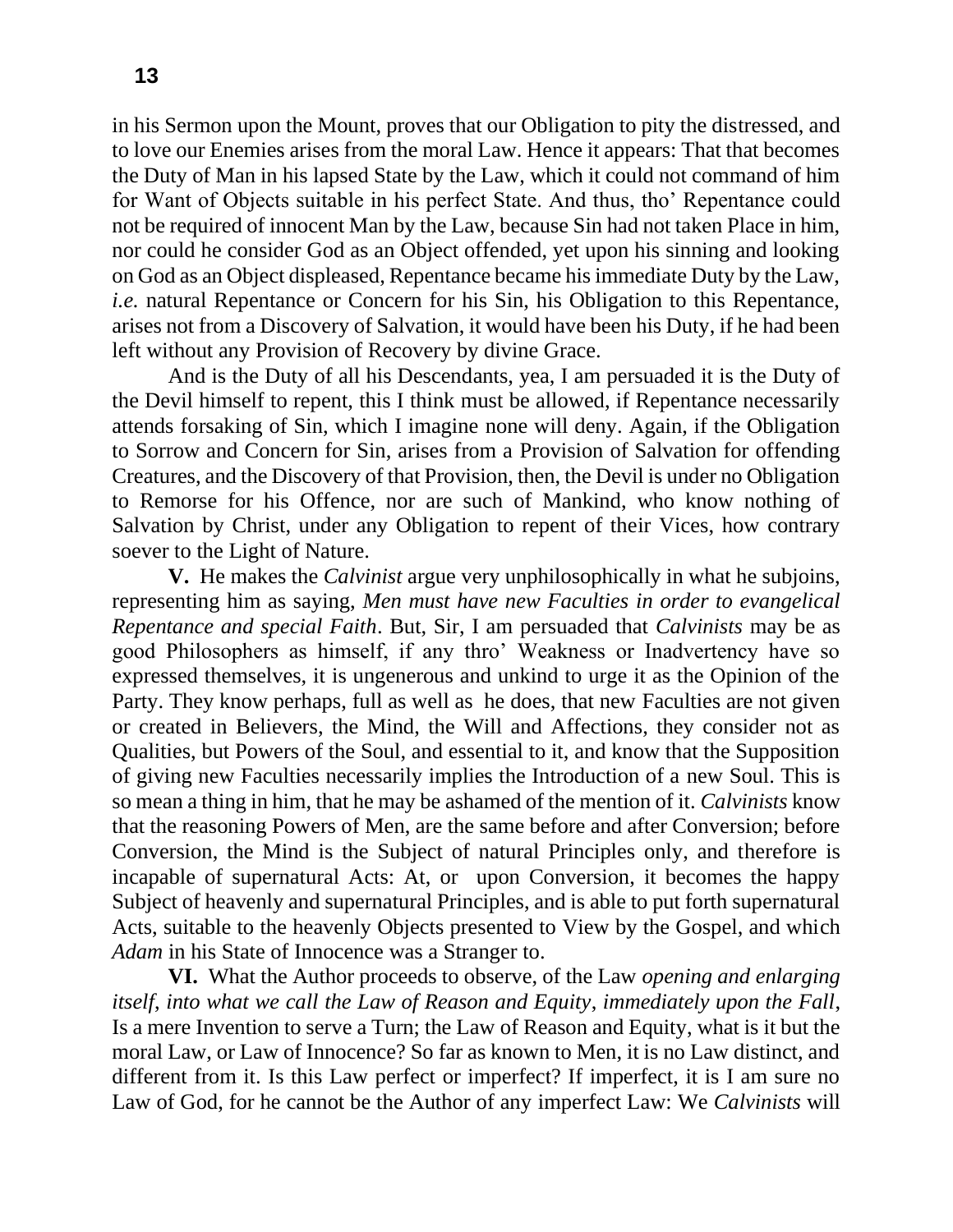have nothing to do with it; let *Socinians*, *Arminians* and *Baxterians* take it to themselves, who are all disposed to make the Power of fallen Man, with common Helps, the Measure of his Duty; we are of another Mind. If it is a perfect Law, it is the moral Law, or Law given to Man in his innocent State, and is the irrepealable and eternal Rule of Righteousness, by which Men will be hereafter tried and judged.

**VII.** The poor *Calvinists* is farther represented, as supposing *Adam in his perfect State*, *incapable of discerning and understanding Objects above what the Law or Dispensation*, *under which he then was*, *presented to him*. This Person tells us in his Preface, he has taken the Liberty to represent the Opinions of others, in his own Words; so that, Sir, you are to observe, if the Opinions of the *Calvinists* are not very properly expressed, the Impropriety of Expression, Is to be imputed to this Writer, not to them. But if he would not express their Sentiments, in their own Words, (Reasons for which I can guess at, but will not name them) he should have given their true Sense. I know none who have said, or do say, that Man in his innocent State, could not understand the Nature of Objects above what the Law discovers. For, as the Angels who are perfect Creatures, can discern and understand evangelical Truths, so could Man, I question not, if a Discovery had been made of them to him in his primitive State: And have yielded a firm Assent to their Truth, as revealed by God his Creator. But special Faith in those heavenly Mysteries, the Powers of Man in a State of Innocence, it is apprehended were not disposed to, and ftted for, by his Creation Principles, and therefore it is concluded, that special Faith becomes a Duty, only upon the Supposition of the Infusion of su-per-Creation-Principles, into the Souls of Men.

**VIII.** He repeats the Nonsense of the Necessity of new Faculties; for Shame why is this done? *Calvinists* insist upon the Necessity of new and supernatural Principles, but are far from urging the Necessity of new reasoning Powers, they are not for two Souls in Men; their Opinion is, that Believers are the Subjects of two Principles, Sin, and Grace; but they have no Notion of two Souls in one Man. As I before said, if any have so expressed themselves, it was thro Weakness or Inadvertency, and the Candor and Ingenuity of the Author, Sir, appear in this Representation of the *Calvinists* Opinion in this Point.

The Author, Sir, argues from *a Delay of Punishment*, *and a Communication of temporal Favors*, *and enjoying an external Revelation of the divine Will*, *to a Purpose of saving Men in general*.

So his old Friends the *Arminians* have always argued, but very impertinently and inconclusively. Providential Dispensations towards Men are no Interpretation of God's Purposes about them, with Relation to their eternal State, whether he designs to punish them hereafter for their Sins, or to fare them from endless Misery, thro' his Son *Jesus Christ*.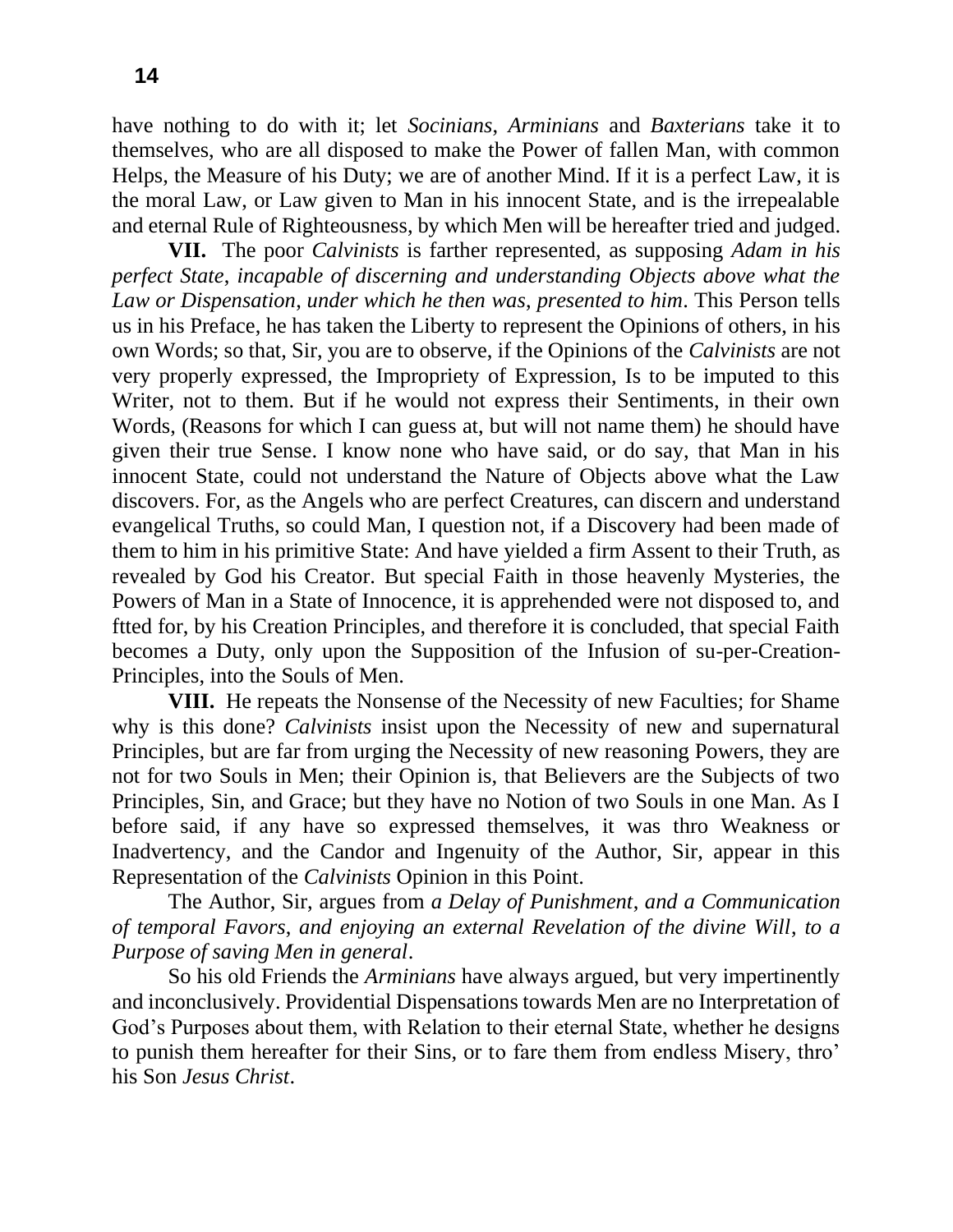**15**

*'Tis true natural Duties are not to be performed merely upon the Foot of natural Religion*, *as distinguished from revealed*, *by Men who enjoy Revelation*, *but as heightened*, *and improved*, *and enforced by that Revelation*, *and as required by*  Jesus Christ, *who is constituted the Ruler and Judge of all Men*. And this is from the mere Sovereignty of God. To which he objects thus, *to suppose that God acts thus with Sinners*, *by mere Sovereignty out of Christ*, *and at the same Time by the Hands of Christ*, *this is what I cannot possibly understand*. Strange! no, God will do that hereafter by Christ towards Men, which he will not do in Christ, *viz*. try, judge and condemn them to eternal Punishment; if he can understand this latter, I should think without any Difficulty, he may conceive of the former; for the former is in Order to the latter, and leads to it. Says he, *please to tell us directly why the Sentence upon transgressing Sinners, according to the broken Law, is not fully executed; but sinners in common are spared long*? The Apostle, if he will believe him, resolves this Question; it is because *God is willing to shew his Wrath*, *and make his Power known*, *endured with much long-suffering the Vessels of Wrath fitted to Destruction*. The Answer is direct and full, as he requires it to be; but I suspect his Approbation of it: Tho' the Justice and Equity of the *awful* Procedure, it is far beyond his Power to disprove. He makes the *Calvinist* give him this Answer: *It is for the Elect's Sake*. He enquires, but *how for the Elect's Sake*? *Are they the Purchasers and Procurers hereof*? *Or is it for their Sakes*, *thro*' *the Merits and Purchase of Christ*? *If the latter is not the meritorious Cause hereof*, *then the Elect are thus far properly Mediators for Sinners*, *and something is done for their Sakes*, *which is not done for Christ's Sake*.

Out of Reverence to our Lord, who has told us, that the Days of Distress brought upon the *Jewish* Nation, *should be shortened for the Elect's Sake*, one might have expected a more sober Reply from this Writer. Our Saviour did not intend, that the Elect were Mediators for that People: Neither do *Calvinists* mean any Thing like it, when they so express themselves. Our Lord suggested, That that People should not become extinct, because Elect Persons were to arise from among their Descendants; and we mean, that Mankind are not destroyed, because God's chosen ones of the human Race, must all be born or rise into Existence, and that for this Reason, Men are permitted to live, and to live under such Circumstances, as will admit of the Execution of this gracious Design concerning the Elect.

I am, Sir, surprised at what follows in the Author, which is this, he pretends that he agrees in the Doctrines of God's free Grace with those *Calvinists*, who think that evangelical Repentance and special Faith are the Duties of unregenerate Men, and apprehend that the Obligation to those Duties arises from the moral Law; whereas there is nothing more false. They suppose that God has chosen a certain Number of Men to everlasting Life; that for these Christ died in order to save them, and for no others, with that view, that Grace in order to Life and Happiness is given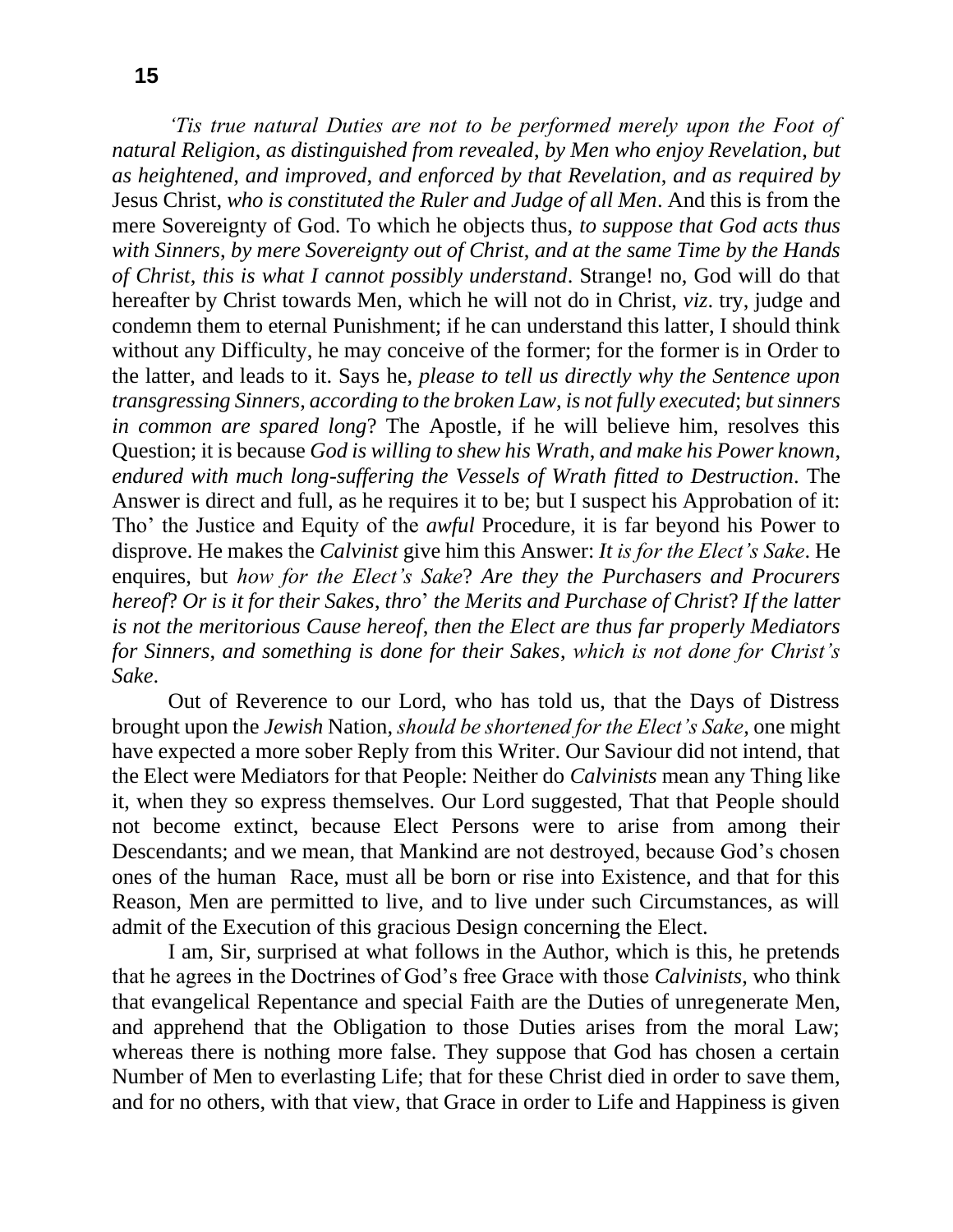to the Elect alone. He supposes, that God conditionally decreed the Happiness of all, and that the Death of Christ is of unlimited Extent, that Grace is given to the Nonelect in order to Happiness, and that they may obtain Life, through a proper Improvement of this common Grace. Light and Darkness, therefore, are not more contrary, than his Sentiments and those of the *Calvinists*, in many Respects, notwithstanding this pretended Agreement.

For this Reason, Sir, I fatter myself, that those of the *Calvinists*, who are of the Opinion before expressed, will not long join Issue with him; but oppose as heartily, at least, his *Arminian* Principles, as some of them have opposed the Opinion, that Sinners are not bound to exercise evangelical Repentance and special Faith. May the Lord, of his infnite Mercy grant, that his People may discern, into what Tenets this Person and some others are about to lead them, before *Arminianism*  takes Root, in Societies, where it has long had no Place; but been rejected, as a Scheme of Doctrines not calculated to promote the Honor of God, the Glory of a Redeemer, nor the Comfort of the Saints. When he calls the Opinion he opposes a *novel Scheme*, he speaks very improperly, for it is not of itself Scheme, it is indeed, in the Opinion of some, it is so in my Apprehension, a proper Method to more clearly answer the *Arminian* Cavils and Exceptions to the Doctrines of the Grace of God, and carries not that Harshness and Severity in it, which the other Opinion does, of God's damning Men, for not doing, what Man never had a Power in any State to do.

*The next thing he labors, is to prove that a Day or Season of Grace is afforded to Men in general.* He produces various Scriptures in favor of it; some of which are to be understood of the Permission of Men living a considerable Time before the Infliction of heavy and grievous Judgments. Others are Calls to a reverential Regard to the Gospel, Interest and Kingdom of Christ. Some are Exhortations to the Church and People of God. Others are Calls to external Reformation, in order to escaping temporal Evils and civil Death. And some are Exhortations to an Attendance on the Worship and Word of God. Some are not addressed to Sinners, nor spoken of Men in general, but of some in particular. It will be sufficient to refer you to them in the Margin for your Perusal (Genesis 6:3; 2 Peter 2:5; Luke 19:41,41; Psalm 2:12; Isaiah 55:6; Ezekiel 18:31,32. Chap. 33:11; Matthew 20:6; Luke 13:24,25. Chap. 14:16,17,22,23; 2 Corinthians 6:2; Hebrews 3:7,13; 2 Peter 3:9; Revelation 2:21).

The *Calvinist* is represented as answering that, *the Time allowed the old World*, *was not for their Repentance unto Life*, *but only for the reforming from Gross Wickedness*; *and so to avert and keep off the threatened Destruction of the Deluge*. *And the Time granted to the Jews*, *was only to ward off by external Reformation*, *the fore Calamity which afterwards befell them in their Destruction by the* Romans. To which he replies thus, *we are under no Necessity of denying this altogether*; *but may rarely grant*, *that what you plead was in Part the Design of Providence*, *but it lies*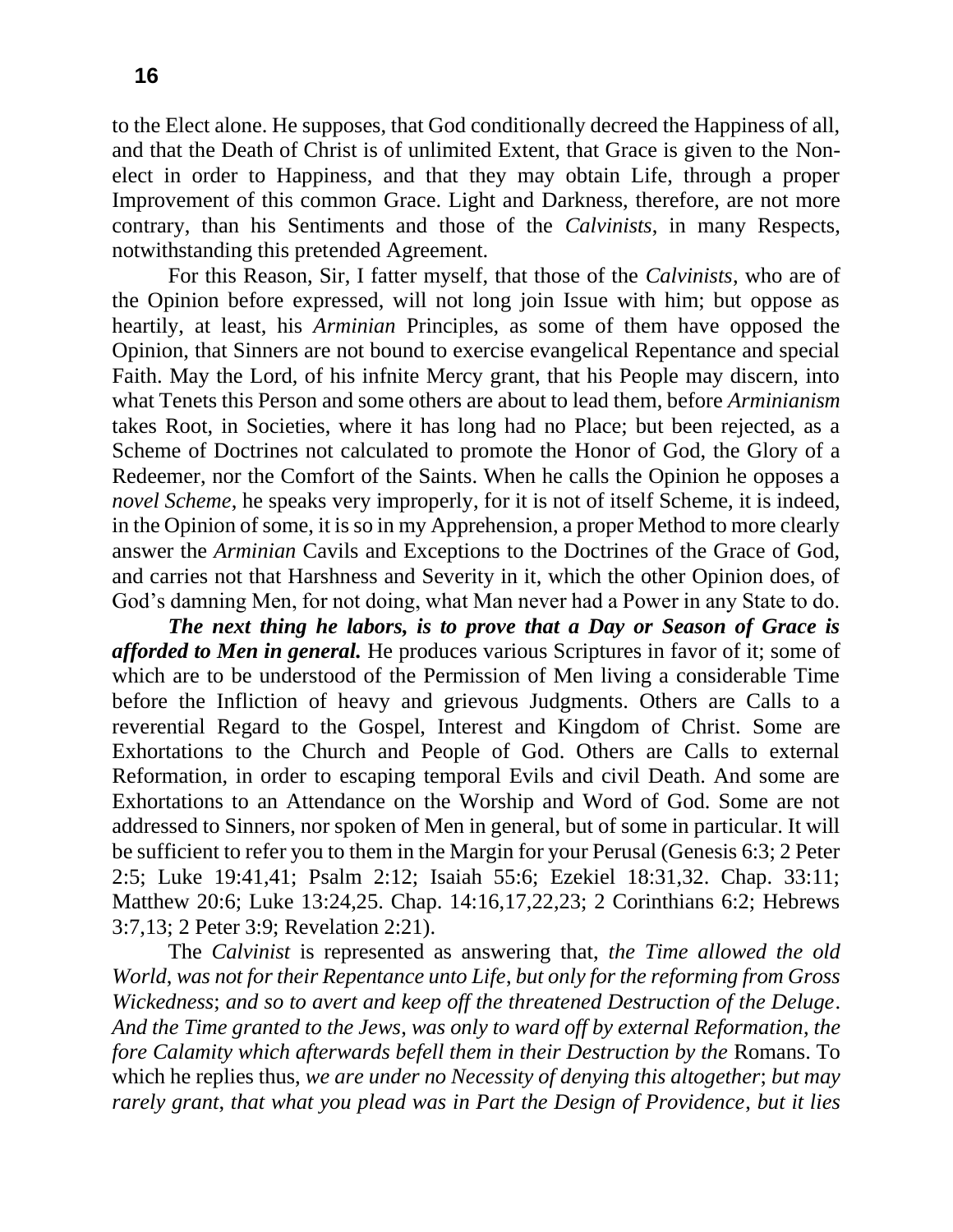**17**

*upon you to prove*, *from evident Circumstances in the Accounts given of these Things*, *that what you say was the whole of the Design*. You, Sir, will I persuade myself, account this a new Way of Reasoning, to desire the Proof of a Negative, in order to oblige a Disputant to give up the Affirmative. I apprehend it always lies upon him who affirms, to prove what he asserts, from the Scope and Circumstances of the Place, which he urges in Favor of the Opinion he advances from it, and if he is not able to do this, he too hastily draws his Conclusion from it. If Texts of Scripture speak of temporal or civil Death, to be avoided by a national and external Reformation, it would be very improper to argue, from that, eternal Death is to be avoided the same Way; which is the Manner of this Author's Reasoning. This is applying Texts to Subjects, of which they do not speak, and therefore cannot be their Meaning and Sense.

Again, if the Scriptures speak of an external Call to the Duties of natural Repentance and historical Faith, to interpret them of evangelical Repentance and special Faith, is applying them to a Sense far beyond what they Design, and therefore it cannot be true, which is also what this Person does. In order to prove, that this cannot be the Sense of those Scriptures, he produces, one of these two things is necessary to be done.

**1.**Either to prove, that such a Sense is foreign to the Scripture and is nowhere expressed, and therefore cannot be the Meaning of the Places alleged.

**2.** Or, to prove from the Scope and Circumstances of those Passages, that this cannot be the true and full Sense of them. The Proof of the first, I suppose he will never attempt: And the Proof of the second, I am, Sir, of Opinion is beyond his Ability. But if he cannot do this, the Sense he contends for will never be solidly supported. Besides, Sir, the Opinion of a Day, or Season of Grace, appointed to Men in common, supposes that God loves them, that he willed their Happiness, and has provided for it; that Christ died for them to save them, and that the Holy Spirit works upon them with the same gracious Design; but thro' their Folly and Obstinacy, God's Love is turned into Hatred, his Purpose to save them, is changed into a Resolution to damn them, that Christ died in vain with Respect to them, that the Holy Spirit is disappointed of the End he proposed to himself, in his benign Influences upon them. There are not, Sir, you well know the Doctrines of the free Grace of God, which this Writer pretends to have an Approbation of. They are as contrary to those Doctrines, as Light is to Darkness: you see that under a Pretense of maintaining the Opinion of evangelical Repentance and special Faith being the Duties of Sinners, he is for conducting us into rank *Arminianism*.

*He acquaints us, that the Calvinist inclines to the Belief of the Doctrine of absolute Reprobation as the Counter-Part of Election; but the least said of it in the Pulpit is best, for there is no knowing who are reprobate till they prove themselves so by their openly wicked and abominable Lives.* But why the least laid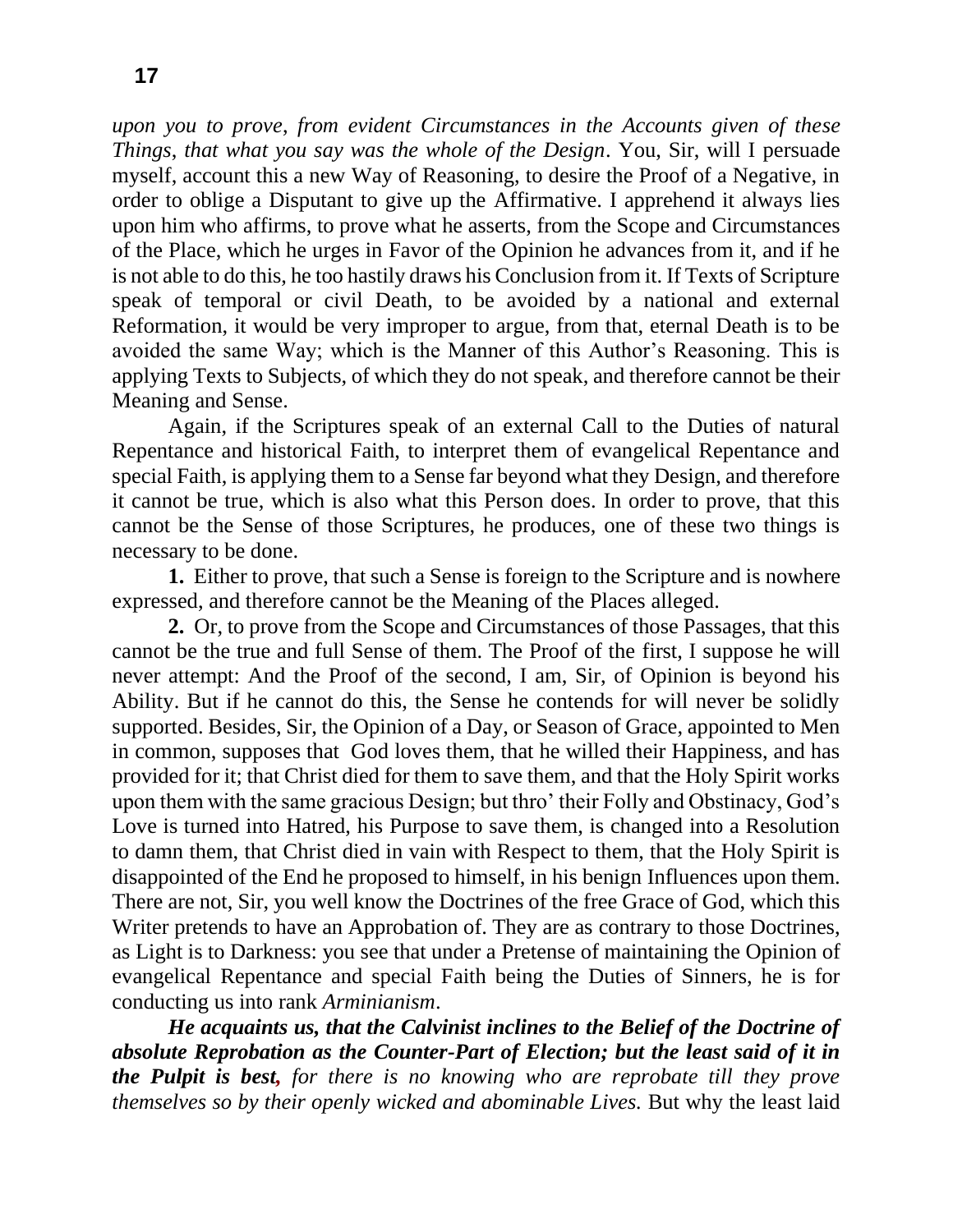of it in the Pulpit is best? If it be a scriptural Doctrine it surely is, at least, a harmless one; nay it is a profitable one, for there is no useless unprofitable Doctrine contained in the Word of God. Some perhaps may think too, it would have been better, if it had not had a Place in the Bible. If Men abuse this Doctrine, through Unbelief or Lust, that is no Objection to the Truth, Importance or Usefulness of the Doctrine itself; and I am well assured, a proper Explanation of it will never be attended with any hurtful Consequences to Men religious or prophane, but thro' their Unbelief or carnal Lust.

Farther, why should it be concluded, that Men of openly wicked and abominable Lives are the Objects of Reprobation? Since Christ came into the World to save the *Chief of Sinners*; Men's present Wickedness, therefore, is no Proof at all, that they are appointed to Wrath: It is only final Impenitence which can be a Proof of that.

He supposes that a Provision of Mercy and Grace is made for the Non- elect. Then surely God loved them, and if so, how comes it to pass that he ever hates them? If once he willed not to punish them, how is it he inflicts Punishment on them? He then knew, what Manner of Persons they would be; this seems therefore, to necessarily suppose a Change in God. Besides, either the Salvation of Men is wholly to be resolved into the Will of God, and his Influence upon them, or, it is in Part owing to the Will of Men, if it is wholly and solely the Effect of the divine Will; then it manifestly follows, that God did not will the Salvation of those who perish, and if he willed not their Salvation, he must be supposed to decree or purpose their Misery. If Salvation is in Part of the Will of Man, then it can't be said, *it is not of him that willeth*, *nor of him that runneth*, *but of God that sheweth Mercy*; then Men are born *of the Will of the Flesh*, in Part, and not altogether of God, in Regeneration. Besides, this conditional Decree respects either all, or some of the Non-Elect; if all, then all must be supposed to hear the Gospel, for the Conditions of Faith and Repentance, at cannot be thought are expected of them who never hear of the Object of Faith. Again, either there Conditions of Salvation are possible, or they are not, without the Infusion of gracious Principles, into the Souls of Men; is possible, then, *they who are in the Flesh may please God*, *and the carnal Mind may be subject to his Law*, which I don't take to be true. If they are impossible Conditions to Men unregenerate, then God decreed to save Men upon Conditions absolutely out of their Power, and yet determined not to give them that Grace, which is necessary to enable them to perform those Conditions: which betides the Absurdity of it, leaves them under an Impossibility of Salvation.

He observes that many *strict Calvinists* have allowed, *that God's Hatred of*  Esau *must be taken in a comparative Sense*, *and can mean no more than this*, *that*  Esau *was not loved and regarded in the same extraordinary Way with* Jacob. I thought: Hatred was the contrary of Love, and could not properly be put for a less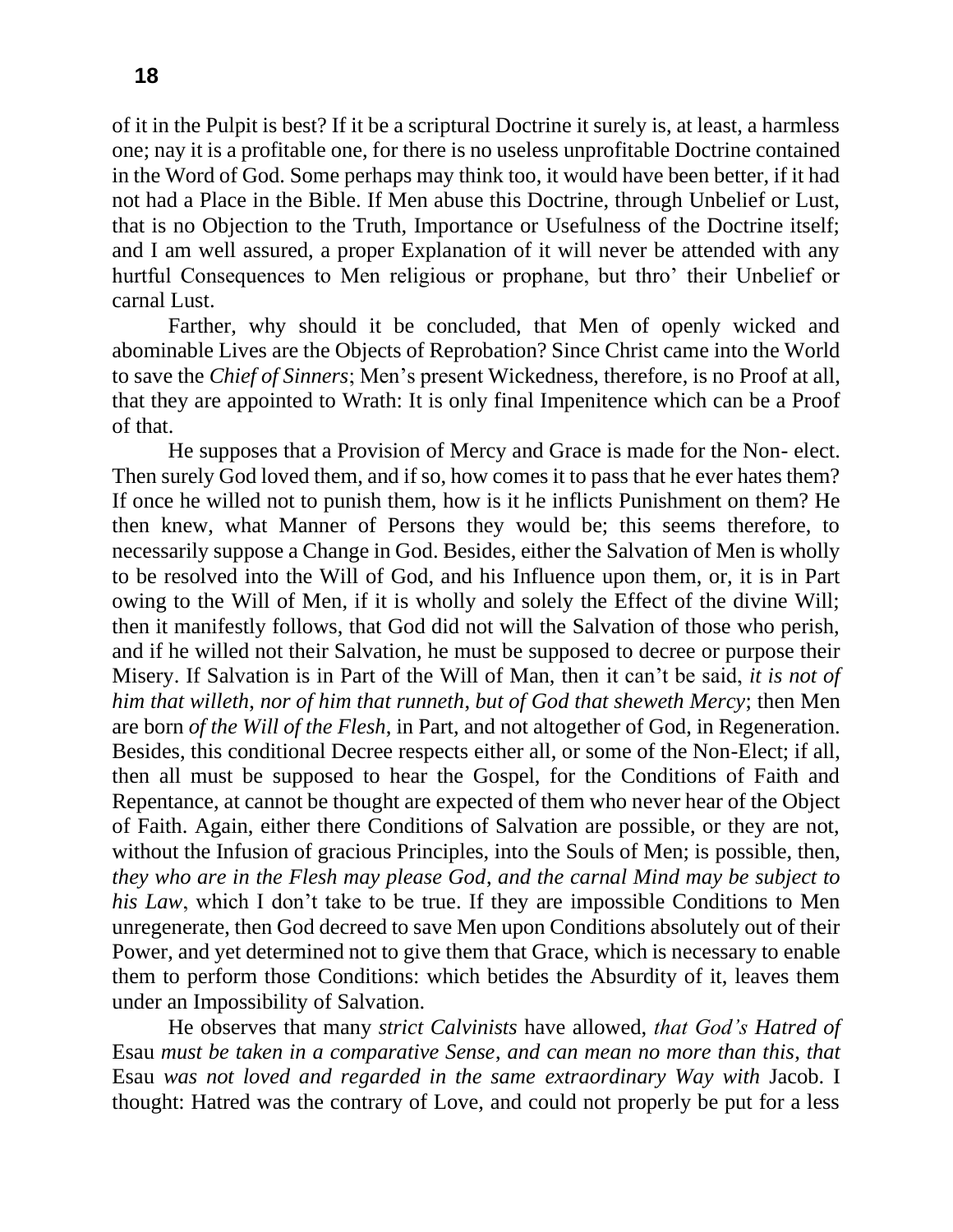Degree of it. Besides, the Apostle professedly treats of God's Purpose to leve some and punish others, and produces *Jacob* and *Esau* as Instances of it; his Design, therefore, is to shew that the Salvation of *Jacob*, proceeded from divine Love, and that the Destruction of *Esau* was a righteous Effect of divine Hatred. If therefore, by Hatred the Apostle means a lesser Love, it was a Love of such a Nature in God, from which the Infliction of Punishment for Sin proceeds, and by Consequence, from that Love, a Decree to inflict Penalty might be formed; an Interest in such a Kind of Love, can afford but little Hope of Salvation to a guilty Creature. He adds, *the Apostle* Jude *doth not speak of any Decree of Reprobation*, *v. 4*, *but only that God has ordained Condemnation to be the Consequence of Sin*, *and the Portion of evil Doers*. But, Sir, you will please to observe, that the Apostle is speaking of Persons, who were, says he, fore-appointed, or forewritten, or  $\pi$  *po* $\gamma$ *p* $\gamma$ *p* $\alpha$  $\mu$  $\mu$  $\gamma$ *v* $\alpha$ *i* to this Condemnation; all the Difference between the Apostle *Jude* and this Writer is, *Jude*  speaks of Men as the Objects of a divine Appointment or fore- writing to Condemnation; and this Author speaks of Punishment as the Consequence of Sin in general, without Relation to any particular Persons. This Difference, great as it is, is not unusually found between the Scriptures, and the Writings of the *Arminians*, whose Cause the Author defends (as I suppose,) in the best Manner he can.

*The Author endeavors to clear himself of the Charge of holding the Opinion of a New Law.* The Method he takes to do it, is this: *We maintain*, says he, th*e Perfection and perpetual Obligation of the moral Law of God*, *and plead for no new Law in the Room of that*, *so as to annul it*. *We don't make Repentance and Faith a Covenant of Works*, *nor Salvation to depend only on these as Man's Duties*. *But the Gospel we call a new Dispensation*, *built upon God's Act of Grace in Christ*. *And as the Fall occasioned a new Relation between God and Man*, *new Duties necessarily arise from hence*. *The moral Law is not only kept up in its Perfection*, *but it is put into the Hands of* Christ, *as the appointed Lord and King in the Church*; *and it is also attempted to the State and Condition of Sinners and Gospel Grace*. *The Place which Repentance and Faith hold in the new Covenant*, *is all of Grace*; *and their Duties are to be performed by the Help and Strength of God's Grace*, *and must be accepted through'* Christ. *Where then is the Charge of a new Law*? Upon which I thus remark: It seems to be allowed, that a new Law is introduced, yet not so as to annul the old Law; that, notwithstanding retains its Power and Force, only Men are also under another Law, which if they keep, they shall not suffer that Punishment the old Law threatens; but in Case they keep not this new Law, they are delivered over to the Curse of the old Law. Again, if Repentance and Faith are proper Conditions of Salvation, they are made a Covenant of Works; all the Difference is, the old Law required perfect Works as Conditions of Happiness, here imperfect Works serve the Purpose.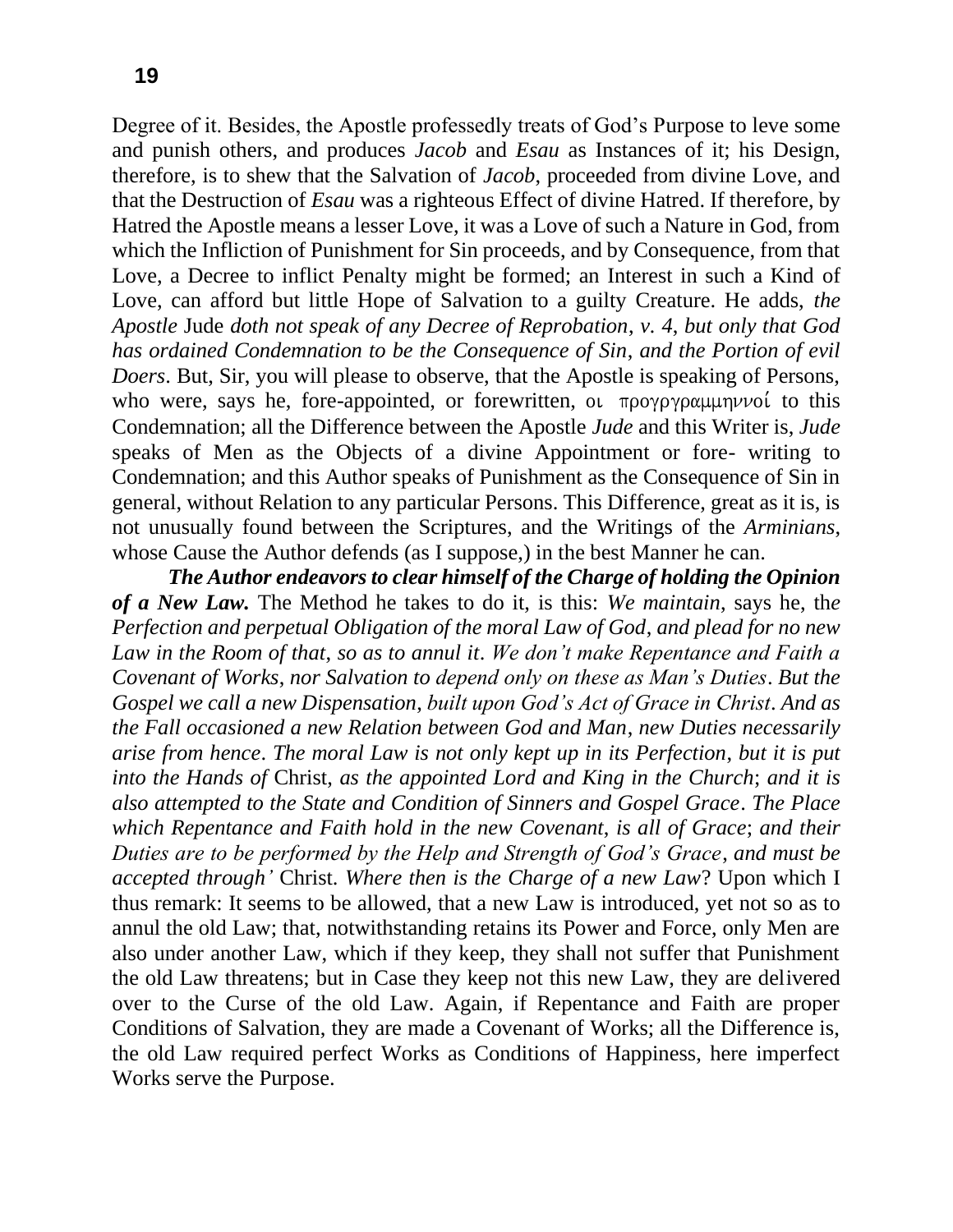Farther, it is plainly allowed, that Salvation depends on Faith and Repentance, (though' not only) as Man's Duties: And therefore, Men are in Part causes of their Salvation. I add, I suppose the Act of God's Grace mentioned, is dispensing with the rigorous Demand of Perfection in the moral Law, as a Condition of Life, upon which the Gospel Dispensation is laid to be built, which lowers the Condition to imperfect Obedience. Moreover, if Repentance is one of those Duties, which necessarily arise from the new Relation, occasioned by the Fall, between God and Man, then it would have been the Duty of Men, in Case no Provision had been made for their Recovery, which is what the Author has more than once seemed to disallow. I cannot understand what new Relation between God and Man takes Place upon the Fall. Before the Fall, God was Creator, a Lawgiver and Judge to Man: So he was upon the Fall; Man before it, was his Creature, the Subject of his Rule and Government, and so he is after it; but now a Creature chargeable with Guilt, and obnoxious to Death, these are new Circumstances to the unhappy Creature Man; but in no Sense, as I can at present apprehend, may they be denominated a new Relation to God. I subjoin, it is granted, that the moral Law is put into the Hands of Christ, and he uses that Law, either as a Saviour, or as a Judge merely; in the former Sense, he acquits his People upon the Foundation of his Obedience and Sufferings, and fees them from it as a Covenant of Works: In the latter Sense, he retains Men under the Curie and Condemnation of it now, and will hereafter try, judge and condemn them to endless Misery, according to that Law. I deny, that the old Law is at tempered to the State, and Condition of Sinners and Gospel Grace, it commands the same Holiness it ever did, and threatens the same Punishment in Case of Sin, or Defect in Obedience; otherwise its Perfection and perpetual Obligation cease, which this Writer a few Lines above professes to maintain perfectly inconsistent with what is here said, unless I mistake. To say that Repentance and Faith are Conditions of Life, as an Effect of divine Grace, will not acquit the Opinion, of being contrary to the Doctrine of the Apostle, who constantly denies, that Salvation is of a Law, or of Works. And though' these Duties are said to be performed by the Help and Strength of God's Grace, and that they are accepted through Christ; yet it is easy to see, that the promised Benefit of Life, becomes due upon the Foot of Right, on the Performance of those Duties, and therefore, the Reward is not of *Grace*, *but of Debt*; and that these Duties are to be considered, as the Matter of our Justification before God for Christ's Sake. To the Author's Enquiry therefore, I must take leave to say, Sir, the new Law is here, and that he will never be able to clear himself of so *heavy* but *just*  a Charge. All the Art he has used, in the Choice of *ambiguous* Phrases, could not cover his Design, it was a vain Thing in him to expect it; for if Men deliver Principles, which necessarily resolve themselves into the Opinion of a new Law, it can't reasonably be thought, That that Opinion should long remain out of View. But what follows is exceeding strange, he tells the *Calvinist* it would not be difficult to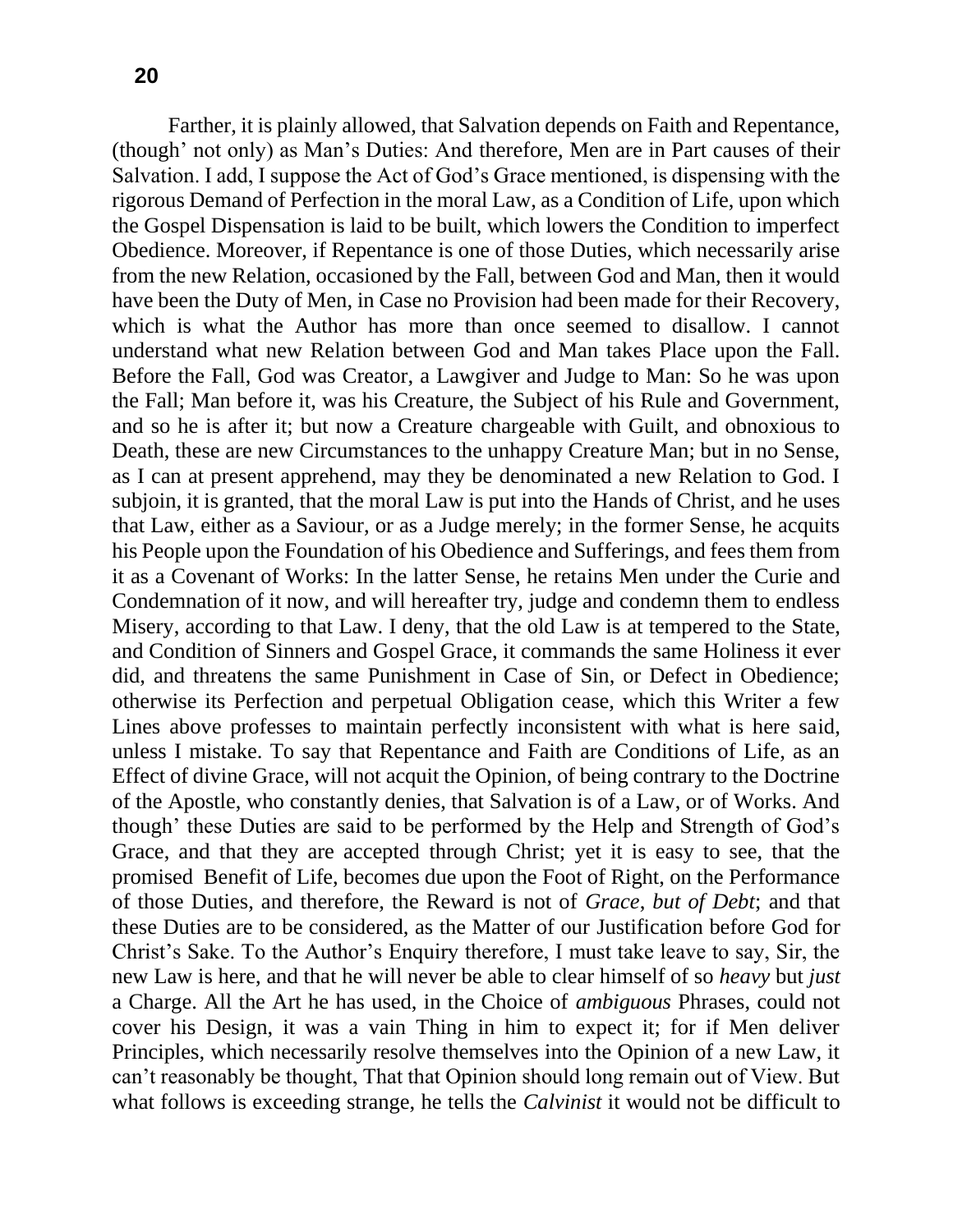*make Reprisals*. *For you must grant*, says he, *that the Law is no longer in Force as a Covenant of Works*, *for the Justification of Sinners*: *This infers so far an Alteration from the original Law*; *and therefore one might say you make a new Law.* The Answer is, that it is not merely as a Law, it requires Obedience of Men as a Condition of Life, but as it is a Covenant. Their Freedom from it, as requiring Obedience to such an End, infers no Change in it as a Law, for it is not essential to it as a Law, to command Obedience to such an End; but it is essential to it as a Law to require Obedience, and if it now demands of Men imperfect Obedience, it is altered in what is essential to It as a Law, and therefore, is not the same Law it was. Farther, it is still in force, as a Covenant requiring perfect Righteousness in Order to Acceptance with God: Believers have such a perfect Righteousness in Christ, and therefore, they stand perfectly justified in the Sight of God, according to this Law, fulfilled for them, by Christ their great Surety and Saviour.

*I proceed, Sir, to give you an Account of the Manner of his treating on the Work of the Spirit*. And, he observes, that it is God's *usual and ordinary Way to work on such by whom preparatory Works to Conversion are performed*, *as assisted by his preventing Grace*. Various Scriptures he produces to prove, that there is such a Thing as a preparatory Work, to which I shall refer you in the Margin (1 Kings 14:13; Matthew 3:7; Matthew 10:11, Verse 13; Matthew 13:20,21; Mark 10:17, Mark 12:34; Luke 5:31, Luke 13:24; Acts 2:5,37, Act 8:27, Acts 10:1, Acts 16:30, Acts 17:4, Acts 26:28). Some of those Places intend the Work of Grace itself, and others have no Reference at all to it. As to the Opinion of a preparatory Work, I cannot but be of the Mind of *Witsius*, that there is no such Thing, he assigns these Reasons for it.

**1.** *Our Nature became as an evil Tree upon eating of the forbidden Fruit*, *can bear no Fruits really good and acceptable with God*, *and can act nothing by which it may prepare itself for the Grace of Regeneration*: *Unless any one should be thought to prepare himself by Sins for Grace*.

**2.** *Those who seem best disposed to Regeneration*, *it is found are most distant from it*. *Which the Example of the young Man very clearly demonstrates*; *who seemed full of good Intention*, *and burning with a Desire of Heaven*, *and of unblameable Life before Men*, *insomuch*, *that* Jesu*s himself*, *when he beheld him loved him*, *yet notwithstanding all these Dispositions*, *he departed from the Lord sorrowful* 

**3.** *On the contrary*, *those in whom there hath been nothing*, *not a Shadow of Preparation*, *as Publicans and Harlots*, *have gone before the civilly just*, *and externally religious*, *into the Kingdom of God*; *for these believed not* John *preaching the Way of Righteousness*; *but Publicans and Harlots really believed.* 

**4.** *God testifies*, *in the first Influence of his Grace*, *he is found of them*; *that fought him not*, *and asked not after him (Jeremiah 65:1) Excellently Fulgentius*, says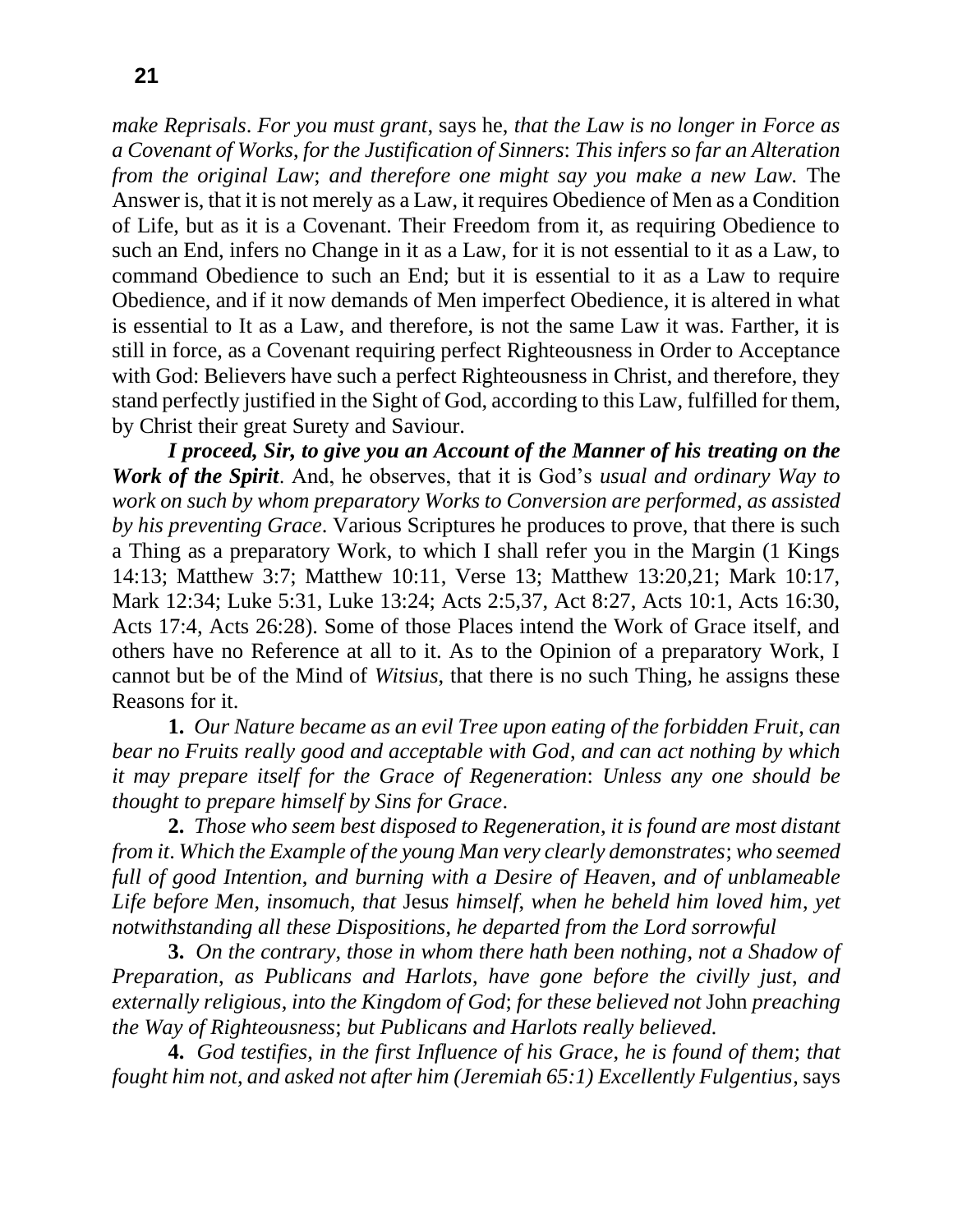he, whom he quotes, *we receive not Grace because we desire*; *but while we desire not Grace is given*.

Milton well expresses the important thought. Grace, —*Comes unprevented, unimplored, unsought, Happy for Man so coming; he her Aid Can never seek, once dead in Sins and loft.* Paradise Lost, Book III. ver. 231. 232, 233.

For these Reasons, I say, with *Witsius*, who puts the Question, *are there no preparatory Dispositions to Regeneration*? I answer confidently *none*, and subscribe with him to *Fulgentius*, *As in the natural Birth*, *the Formation of the divine Work precedes the whole Will of the Man born*: *So it is in the spiritual Birth*, *by which we begin to lay aside the old Man*. Of the same Judgment was the great *Charnock*, and the late Dr. *Ridgley*.

The Author, Sir, represents the *Calvinist* as objecting to him, that he *makes upon this Supposition the Salvation of Sinners possible indeed*, *but barely so.* Which he endeavors to answer, by referring to Angels and to Man who fell; his arguing here, I shall take no farther Notice of, than just to observe, the Cafes are far from being parallel, and therefore, his Reasoning has little Force in it. I must take Liberty to affirm, that the Salvation of Men, upon this Principle, is absolutely impossible, unless it can be proved, that *without Faith it is possible to please God*, and that *those who are in the Flesh may please their Maker*.

He makes the *Calvinist* object to his Opinion, that supposing the Death of Christ to be of universal Extent, implies *he died in vain*. To which he answers thus: *As often as I meet with this Objection*, *I cannot find any just Reason or Foundation to support it*. *There certainly is a twofold Design and Intention in the Redemption wrought out for Sinners*. *One is*, *that the Patience and Forbearance*, *the rich Goodness*, *Mercy and Grace of God*, *might be manifested and glorified in his Dealing with Sinners*. *And the ether is*, *that his righteous Government*, *his Power*, *his Holiness and Justice might be also glorified*. *Now if thro' the Redemption which is in* Christ Jesus, *the Patience and Forbearance of God*, *and the Riches of his Mercy and Grace are displayed and glorified*, *in his present Dealings with Sinners*, *which is the Case on our Side of the Question*. *And if his Holiness*, *Justice and Power are glorifed to the full*, *in the Condemnation and Destruction of the impenitent and ungodly hereafter*; *this is not in vain*, *but exactly of a Piece with God's great and complicated Designs in Providence and Redemption*. Where Grace is rejected and despised, punishing Justice will be glorified.

To which I reply, Sir, thus.

**1.** This seems to suppose, it was a Thing indifferent to God, whether his Mercy is glorified in the Salvation of Sinners, or whether his Justice is glorified in their Destruction, upon the Foundation of the Redemption of Christ; that his End is as fully answered in the Gift of his Son for Sinners in their Damnation, as it is in their Salvation; whereas it was his Intention that his Grace and Mercy might be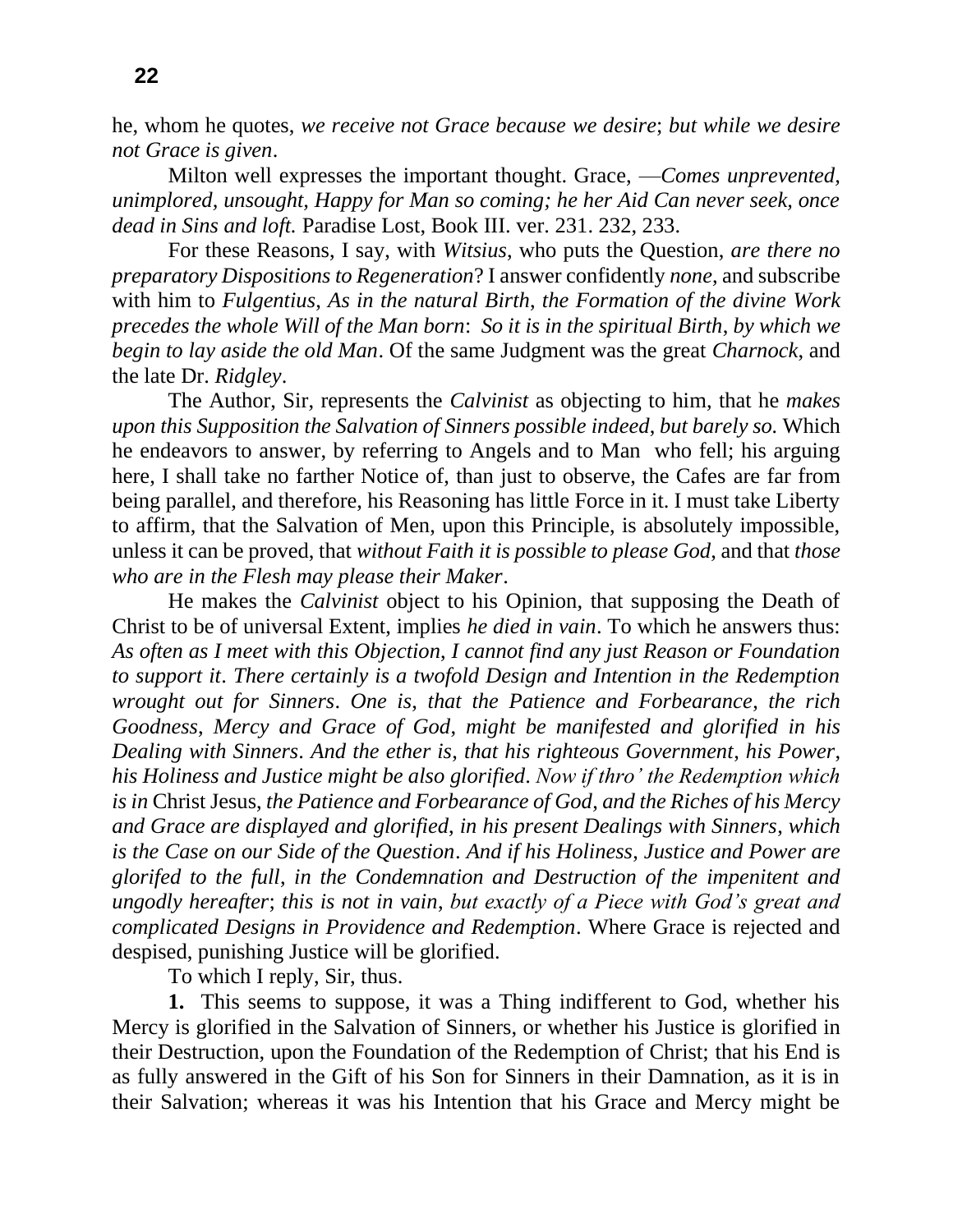glorified in their Salvation, and therefore, if they are not saved he is disappointed of his End in this extraordinary Transaction, and his Son suffered Death in vain, or the End intended, in his Death is unaccomplished. That this was the End designed is evident; *for God so loved the World*, *that he gave his only begotten Son*, *that whosoever believeth in him*, *should not perish*, *but have everlasting Life*. The Reader may see this more largely insisted on, in the Answer to the Author of *Ruin and Recovery*.

**2.** The Justice and Holiness of God are fully vindicated, and gloriously displayed, in the Remission of Sin, and in the eternal Salvation of Sinners, upon the Foundation of Christ's Death, *Romans 3*:25, 26; and therefore, the Infliction of Penalty on those for whom Christ died, cannot be to the Glory of his Justice.

**3.** It would be contrary to Justice; for Christ having made Satisfaction for the Sins of those, for whom he suffered, it cannot consist with Justice to punish them for their Offences.

How are the Riches of divine Grace now glorified in God's Dealings with the Heathen, whom he suffers to live in *gross Darkness* and *in the Shadow of Death*? How can his Justice be hereafter glorified in punishing of them for Impenitence, who never had an Opportunity of hearing of Christ, and by Consequence, could not believe in him nor reject him.

The Author, Sir, again advances his Opinion of preparatory Works to Regeneration, but offers nothing worth Consideration to support it. I would just observe to you, Sir, that he objects, if the Soul is entirely passive *in all the Steps of the saving Change*, *how can you assert anything about the Manner of it*. And represents the *Calvinists* as saying, *this is a Point which is divinely revealed to the believing Son*. Answer, as the Implantation of spiritual Principles in the Mind is Regeneration, the Soul is passive in it, and it is instantaneous or wrought at once, it is not gradual and progressive, and therefore, it is improper to speak of *Steps* in this Change. Again, I can't, Sir, but complain here of great Unkindness done to the *Calvinist*, to represent him as an Enthusiast, there is no Candor in this; *Calvinists*  believe in this Matter, upon the Light and Evidence of God's Word, and not upon an imaginary Revelation, which he makes the *Calvinist* to express. He seems to fatter himself with having fully proved, that evangelical Repentance and special Faith are the Duties of Sinners, and that he has brought over, at least very nearly so, one of the Disputants in the Dialogue. How much soever he may be satisfed with his Performance, I can't think it will gain the Approbation of many of those, who agree with him in there Points.

A great Number of ill Consequences are drawn from that Opinion, in Answer to which, it is sufficient to observe, that Sinners ought to pray, to read the Word of God, to hear it preached and consider of the dreadful Effects of Sin. That Ministers